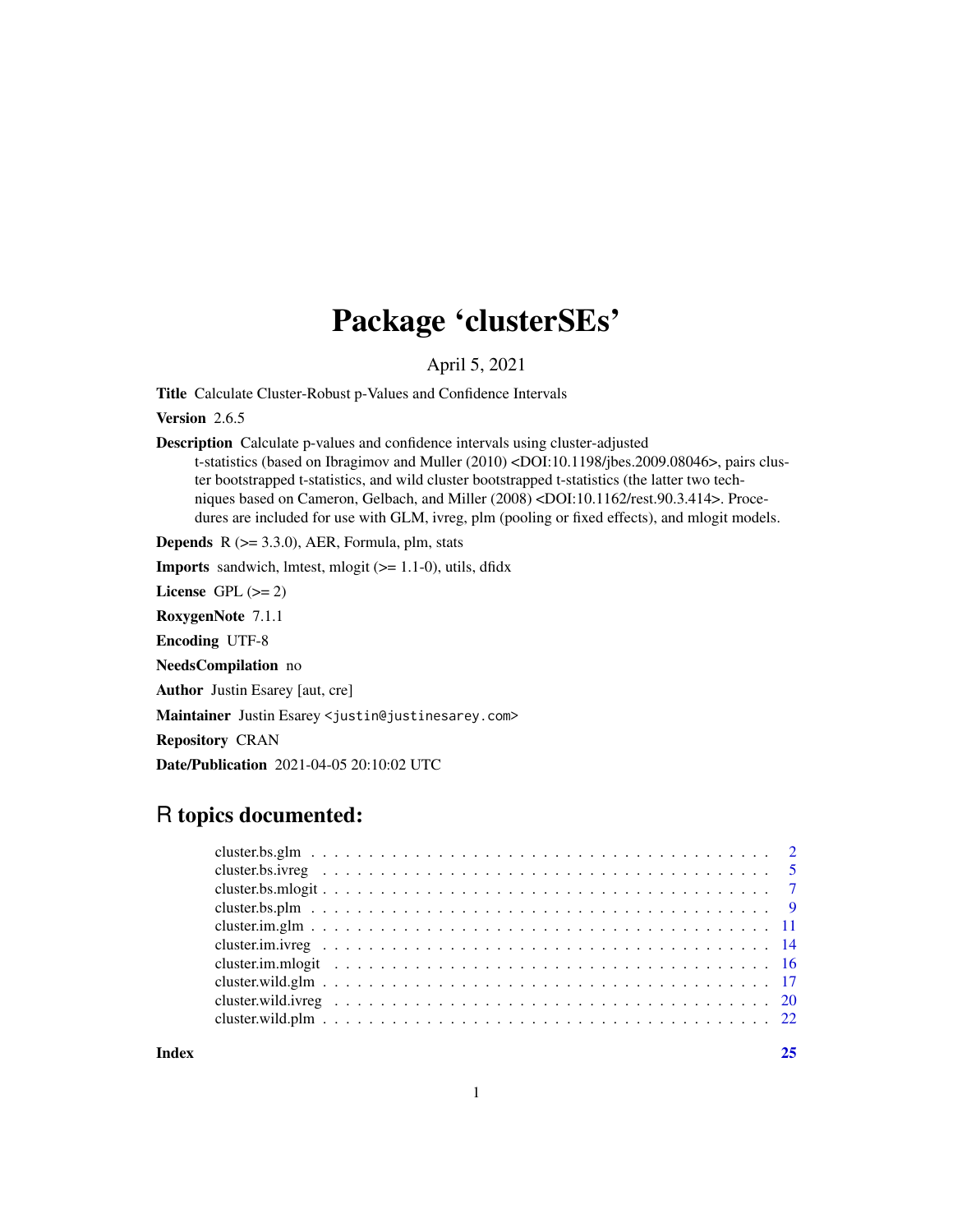<span id="page-1-0"></span>

#### Description

This software estimates p-values using pairs cluster bootstrapped t-statistics for GLM models (Cameron, Gelbach, and Miller 2008). The data set is repeatedly re-sampled by cluster, a model is estimated, and inference is based on the sampling distribution of the pivotal (t) statistic.

#### Usage

```
cluster.bs.glm(
 mod,
  dat,
  cluster,
  ci. level = 0.95,boot.reps = 1000,
  stratify = FALSE,
  cluster.se = TRUE,
  report = TRUE,progbar = TRUE,output.replicates = FALSE,
  seed = NULL
\mathcal{L}
```
#### Arguments

| A model estimated using glm.                                                                        |
|-----------------------------------------------------------------------------------------------------|
| The data set used to estimate mod.                                                                  |
| A formula of the clustering variable.                                                               |
| What confidence level should CIs reflect?                                                           |
| The number of bootstrap samples to draw.                                                            |
| Sample clusters only $(=$ FALSE) or clusters and observations by cluster $(=$<br>TRUE).             |
| Use clustered standard errors $(= TRUE)$ or ordinary SEs $(= FALSE)$ for boot-<br>strap replicates. |
| Should a table of results be printed to the console?                                                |
| Show a progress bar of the bootstrap $(= TRUE)$ or not $(= FALSE)$ .                                |
| output.replicates                                                                                   |
| Should the cluster bootstrap coefficient replicates be output $(= TRUE)$ or not $(=$<br>FALSE)?     |
| Random number seed for replicability (default is NULL).                                             |
|                                                                                                     |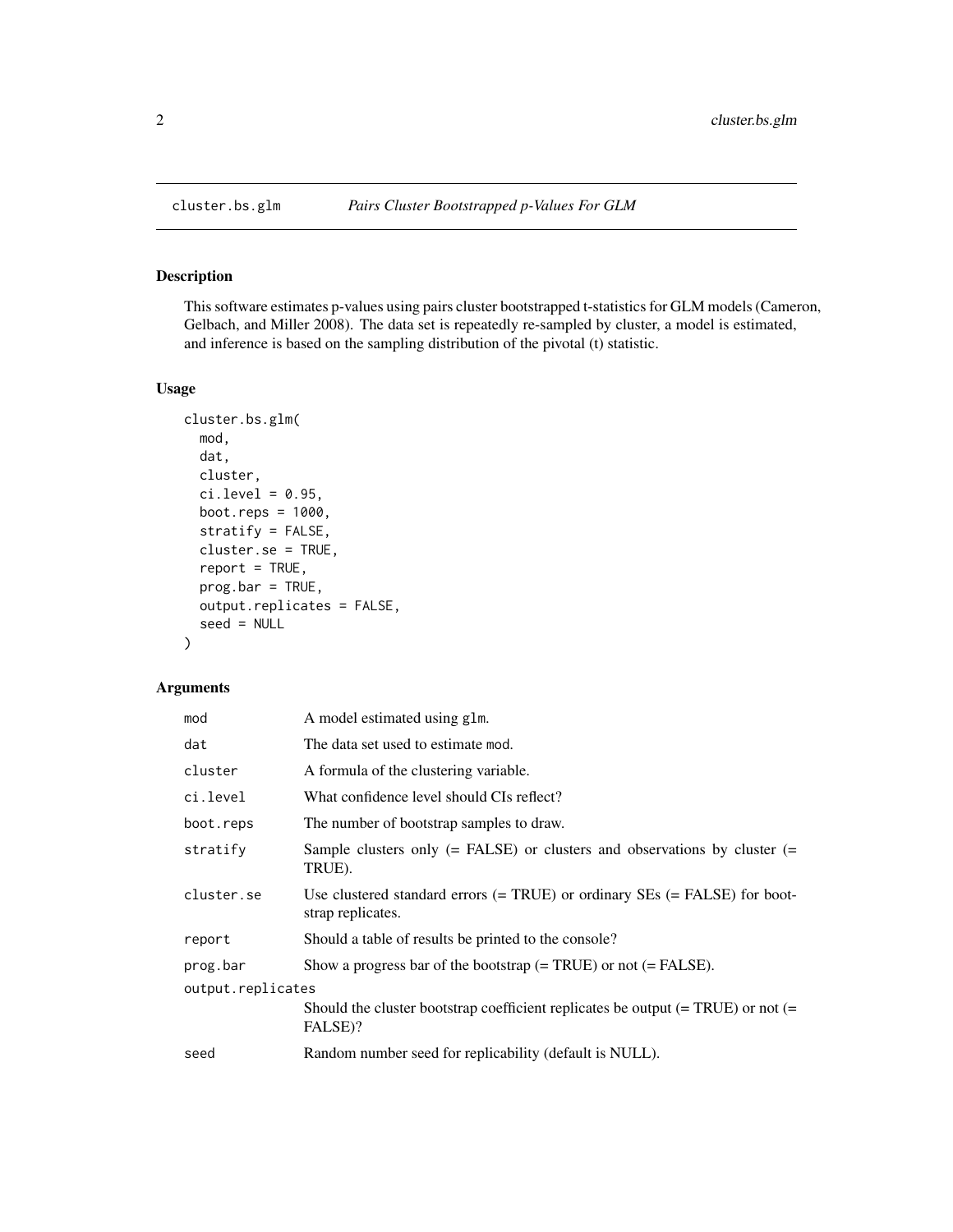#### cluster.bs.glm 3

#### Value

A list with the elements

| p.values   | A matrix of the estimated p-values.                                                         |
|------------|---------------------------------------------------------------------------------------------|
| сi         | A matrix of confidence intervals.                                                           |
| replicates | Optional: A matrix of the coefficient estimates from each cluster bootstrap repli-<br>cate. |

#### Note

Code to estimate GLM clustered standard errors by Mahmood Arai: http://thetarzan.wordpress.com/2011/06/11/clusteredstandard-errors-in-r/. Cluster SE degrees of freedom correction =  $(M/(M-1))$  with M = the number of clusters.

#### Author(s)

Justin Esarey

#### References

Esarey, Justin, and Andrew Menger. 2017. "Practical and Effective Approaches to Dealing with Clustered Data." *Political Science Research and Methods*forthcoming: 1-35. <URL:http://jee3.web.rice.edu/clusterpaper.pdf>.

Cameron, A. Colin, Jonah B. Gelbach, and Douglas L. Miller. 2008. "Bootstrap-Based Improvements for Inference with Clustered Errors." *The Review of Economics and Statistics* 90(3): 414-427. <DOI:10.1162/rest.90.3.414>.

#### Examples

```
## Not run:
```
rm(list=ls()) data(ChickWeight)

```
##################################################################
# example one: predict whether respondent has a university degree
##################################################################
require(effects)
data(WVS)
logit.model <- glm(degree ~ religion + gender + age, data=WVS, family=binomial(link="logit"))
summary(logit.model)
# compute pairs cluster bootstrapped p-values
clust.bs.p <- cluster.bs.glm(logit.model, WVS, ~ country, report = T)
######################################
# example two: predict chicken weight
######################################
```

```
dum <- model.matrix(~ ChickWeight$Diet)
```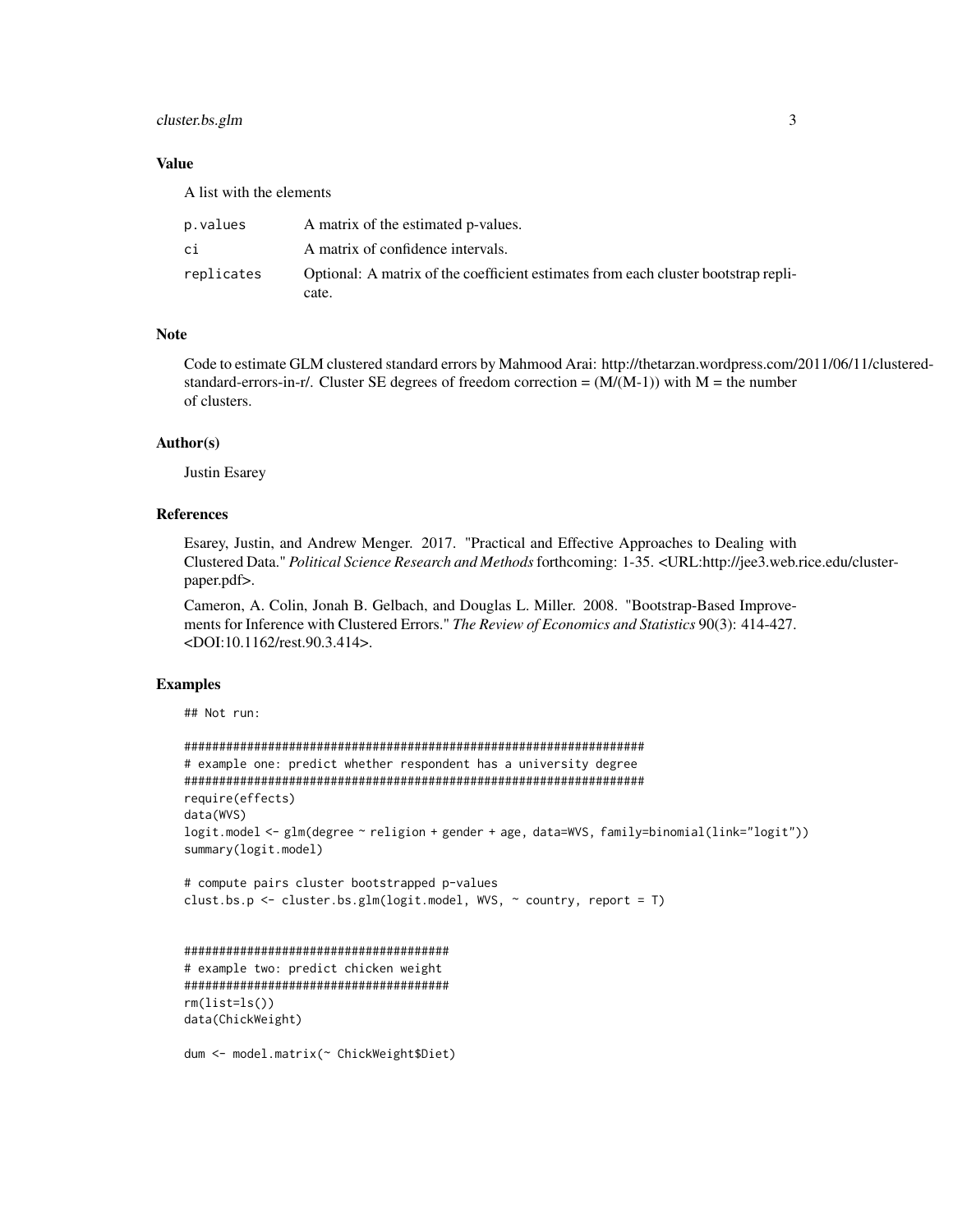```
ChickWeight$Diet2 <- as.numeric(dum[,2])
ChickWeight$Diet3 <- as.numeric(dum[,3])
ChickWeight$Diet4 <- as.numeric(dum[,4])
weight.mod2 <- glm(formula = weight~Diet2+Diet3+Diet4+log(Time+1),data=ChickWeight)
# compute pairs cluster bootstrapped p-values
clust.bs.w <- cluster.bs.glm(weight.mod2, ChickWeight, ~ Chick, report = T)
###################################################################
# example three: murder rate by U.S. state, with interaction term
###################################################################
rm(list=ls())
require(datasets)
state.x77.dat <- data.frame(state.x77)
state.x77.dat$Region <- state.region
state.x77.dat$IncomeXHS <- state.x77.dat$Income * state.x77.dat$HS.Grad
income.mod <- glm( Murder ~ Income + HS.Grad + IncomeXHS , data=state.x77.dat)
# compute pairs cluster bootstrapped p-values
clust.bs.inc <- cluster.bs.glm(income.mod, state.x77.dat, ~ Region,
                               report = T, output.replicates=T, boot.reps=10000)
# compute effect of income on murder rate, by percentage of HS graduates
# using conventional standard errors
HS.grad.vec <- seq(from=38, to=67, by=1)
me.income <- coefficients(income.mod)[2] + coefficients(income.mod)[4]*HS.grad.vec
plot(me.income ~ HS.grad.vec, type="l", ylim=c(-0.0125, 0.0125),
     xlab="% HS graduates", ylab="ME of income on murder rate")
se.income \leq sqrt( vcov(income.mod)[2,2] + vcov(income.mod)[4,4]*(HS.grad.vec)^2 +
                   2*vcov(income.mod)[2,4]*HS.grad.vec )
ci.h \leq me.income + qt(0.975, lower.tail=T, df=46) \star se.income
ci.l \leq me.income - qt(0.975, lower.tail=T, df=46) * se.income
lines(ci.h ~ HS.grad.vec, lty=2)
lines(ci.l ~ HS.grad.vec, lty=2)
# use pairs cluster bootstrap to compute CIs, including bootstrap bias-correction factor
# including bootstrap bias correction factor
# cluster on Region
################################################
# marginal effect replicates =
me.boot <- matrix(data = clust.bs.inc$replicates[,2], nrow=10000, ncol=30, byrow=F) +
           as.matrix(clust.bs.inc$replicates[,4]) %*% t(HS.grad.vec)
# compute bias-corrected MEs
me.income.bias.cor <- 2*me.income - apply(X=me.boot, FUN=mean, MARGIN=2)
# adjust bootstrap replicates for bias
me.boot.bias.cor \leq me.boot + matrix(data = 2*(me.income -apply(X=me.boot, FUN=mean, MARGIN=2)),
                                     ncol=30, nrow=10000, byrow=T)
# compute pairs cluster bootstrap 95% CIs, including bias correction
me.boot.plot <- apply(X = me.boot.bias.cor, FUN=quantile, MARGIN=2, probs=c(0.025, 0.975))
```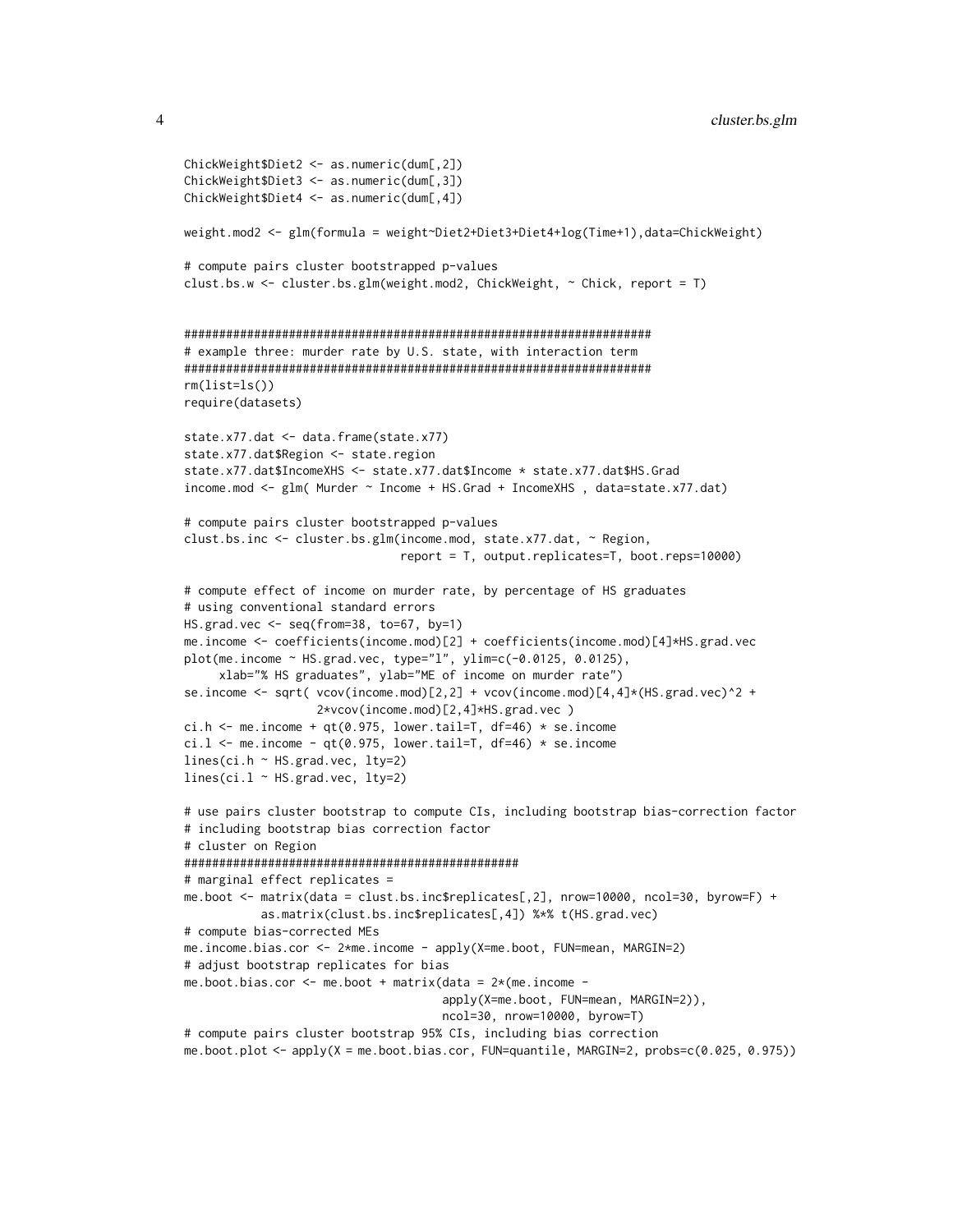#### <span id="page-4-0"></span>cluster.bs.ivreg 5

```
# plot bootstrap bias-corrected marginal effects
lines(me.income.bias.cor ~ HS.grad.vec, lwd=2)
# plot 95% Cis
# a little lowess smoothing applied to compensate for discontinuities
# arising from shifting between replicates
lines(lowess(me.boot.plot[1,] ~ HS.grad.vec), lwd=2, lty=2)
lines(lowess(me.boot.plot[2,] ~ HS.grad.vec), lwd=2, lty=2)
# finishing touches to plot
legend(lty=c(1,2,1,2), lwd=c(1,1,2,2), "topleft",
      legend=c("Model Marginal Effect", "Conventional 95% CI",
                "BS Bias-Corrected Marginal Effect", "Cluster Bootstrap 95% CI"))
```

```
## End(Not run)
```
cluster.bs.ivreg *Pairs Cluster Bootstrapped p-Values For Regression With Instrumental Variables*

#### Description

This software estimates p-values using pairs cluster bootstrapped t-statistics for instrumental variables regression models (Cameron, Gelbach, and Miller 2008). The data set is repeatedly resampled by cluster, a model is estimated, and inference is based on the sampling distribution of the pivotal (t) statistic.

#### Usage

```
cluster.bs.ivreg(
 mod,
  dat,
  cluster,
  ci. level = 0.95,boot.reps = 1000,
  stratify = FALSE,
  cluster.se = TRUE,
  report = TRUE,progbar = TRUE,output.replicates = FALSE,
  seed = NULL
\lambda
```
#### Arguments

| mod     | A model estimated using ivreg.        |
|---------|---------------------------------------|
| dat     | The data set used to estimate mod.    |
| cluster | A formula of the clustering variable. |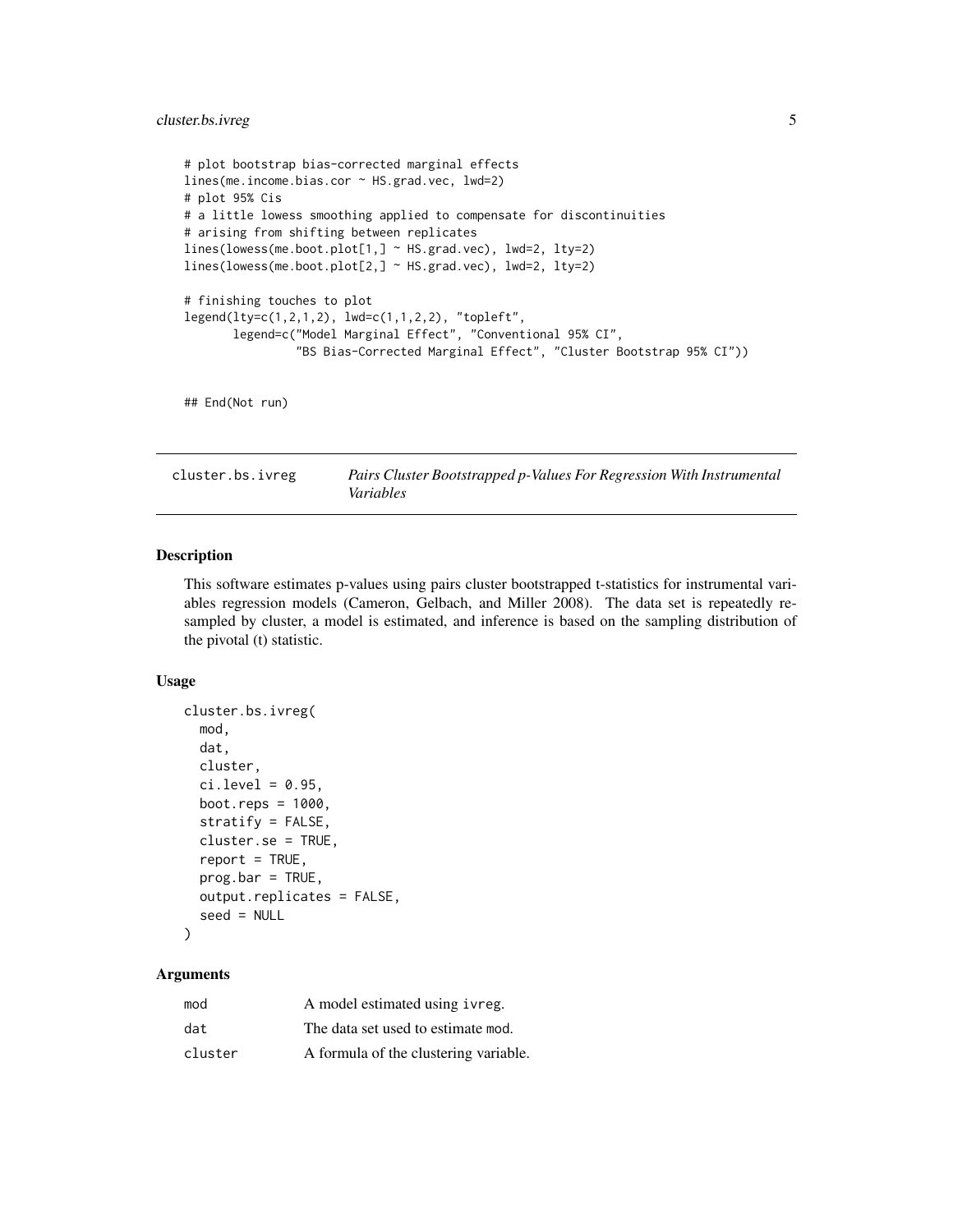| ci.level          | What confidence level should CIs reflect?                                                           |
|-------------------|-----------------------------------------------------------------------------------------------------|
| boot.reps         | The number of bootstrap samples to draw.                                                            |
| stratify          | Sample clusters only $(=$ FALSE) or clusters and observations by cluster $(=$<br>TRUE).             |
| cluster.se        | Use clustered standard errors $(= TRUE)$ or ordinary SEs $(= FALSE)$ for boot-<br>strap replicates. |
| report            | Should a table of results be printed to the console?                                                |
| prog.bar          | Show a progress bar of the bootstrap $(= TRUE)$ or not $(= FALSE)$ .                                |
| output.replicates |                                                                                                     |
|                   | Should the cluster bootstrap coefficient replicates be output $(= TRUE)$ or not $(=$<br>FALSE)?     |
| seed              | Random number seed for replicability (default is NULL).                                             |

#### Value

A list with the elements

| p.values   | A matrix of the estimated p-values.                                                         |
|------------|---------------------------------------------------------------------------------------------|
| сi         | A matrix of confidence intervals.                                                           |
| replicates | Optional: A matrix of the coefficient estimates from each cluster bootstrap repli-<br>cate. |

#### Note

Code to estimate clustered standard errors by Mahmood Arai: http://thetarzan.wordpress.com/2011/06/11/clusteredstandard-errors-in-r/. Cluster SE degrees of freedom correction =  $(M/(M-1))$  with M = the number of clusters.

#### Author(s)

Justin Esarey

#### References

Esarey, Justin, and Andrew Menger. 2017. "Practical and Effective Approaches to Dealing with Clustered Data." *Political Science Research and Methods*forthcoming: 1-35. <URL:http://jee3.web.rice.edu/clusterpaper.pdf>.

Cameron, A. Colin, Jonah B. Gelbach, and Douglas L. Miller. 2008. "Bootstrap-Based Improvements for Inference with Clustered Errors." *The Review of Economics and Statistics* 90(3): 414-427. <DOI:10.1162/rest.90.3.414>.

#### Examples

## Not run:

############################################## # example one: predict cigarette consumption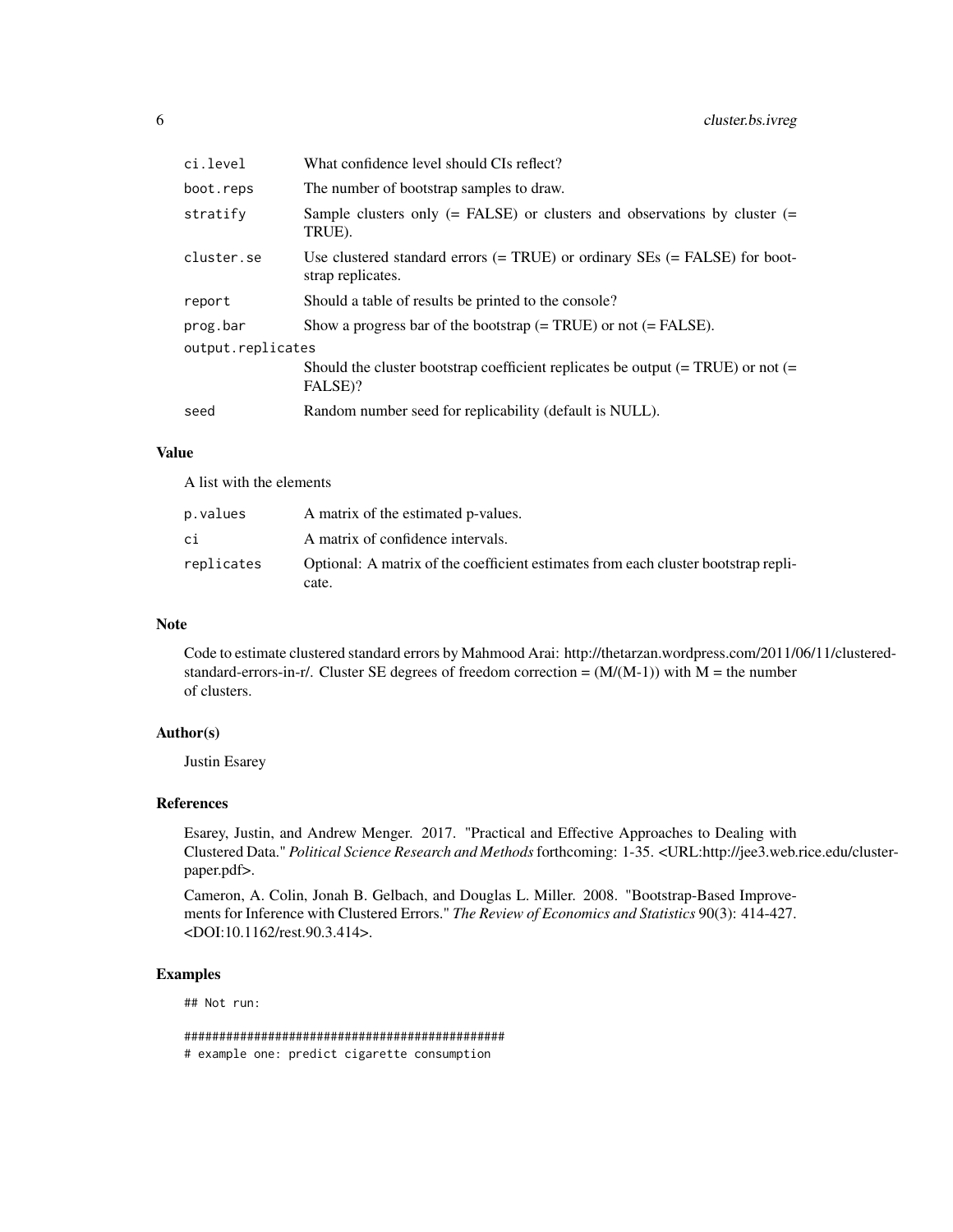```
##############################################
require(AER)
data("CigarettesSW", package = "AER")
CigarettesSW$rprice <- with(CigarettesSW, price/cpi)
CigarettesSW$rincome <- with(CigarettesSW, income/population/cpi)
CigarettesSW$tdiff <- with(CigarettesSW, (taxs - tax)/cpi)
fm \leq i \text{vreg}(\log(\text{packs}) \leq \log(\text{rprice}) + \log(\text{rincome})log(rincome) + tdiff + I(tax/cpi), data = CigarettesSW)
# compute pairs cluster bootstrapped p-values
cluster.bs.c <- cluster.bs.ivreg(fm, dat = CigarettesSW, cluster = ~state, report = T)
################################################
# example two: pooled IV analysis of employment
################################################
require(plm)
require(AER)
data(EmplUK)
EmplUK$lag.wage <- lag(EmplUK$wage)
emp.iv <- ivreg(emp ~ wage + log(capital+1) | output + lag.wage + log(capital+1), data = EmplUK)
# compute cluster-adjusted p-values
cluster.bs.e <- cluster.bs.ivreg(mod = emp.iv, dat = EmplUK, cluster = ~firm)
## End(Not run)
```
cluster.bs.mlogit *Pairs Cluster Bootstrapped p-Values For mlogit*

#### Description

This software estimates p-values using pairs cluster bootstrapped t-statistics for multinomial logit models (Cameron, Gelbach, and Miller 2008). The data set is repeatedly re-sampled by cluster, a model is estimated, and inference is based on the sampling distribution of the pivotal (t) statistic.

#### Usage

```
cluster.bs.mlogit(
  mod,
  dat,
  cluster,
  ci. level = 0.95.
  boot.reps = 1000,
  cluster.se = TRUE,
  report = TRUE,prog.bar = TRUE,
  output.replicates = FALSE,
```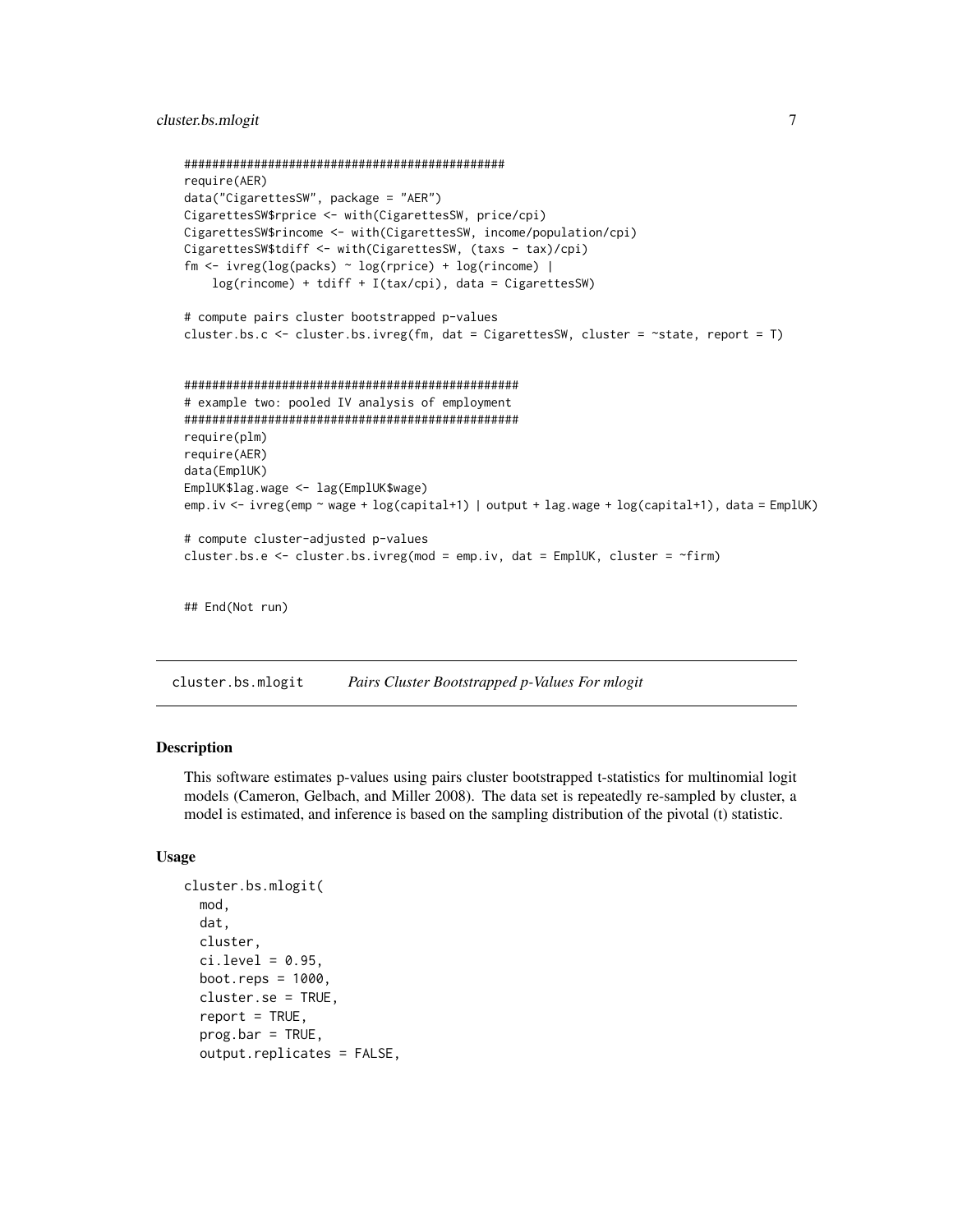```
seed = NULL
\lambda
```
#### Arguments

| A model estimated using mlogit.                                                                       |  |  |  |  |  |
|-------------------------------------------------------------------------------------------------------|--|--|--|--|--|
| The data set used to estimate mod.                                                                    |  |  |  |  |  |
| A formula of the clustering variable.                                                                 |  |  |  |  |  |
| What confidence level should CIs reflect?                                                             |  |  |  |  |  |
| The number of bootstrap samples to draw.                                                              |  |  |  |  |  |
| Use clustered standard errors $(= TRUE)$ or ordinary $SEs$ $(= FALSE)$ for boot-<br>strap replicates. |  |  |  |  |  |
| Should a table of results be printed to the console?                                                  |  |  |  |  |  |
| Show a progress bar of the bootstrap $(= TRUE)$ or not $(= FALSE)$ .                                  |  |  |  |  |  |
| output.replicates                                                                                     |  |  |  |  |  |
| Should the cluster bootstrap coefficient replicates be output $(= TRUE)$ or not $(=$<br>FALSE)?       |  |  |  |  |  |
| Random number seed for replicability (default is NULL).                                               |  |  |  |  |  |
|                                                                                                       |  |  |  |  |  |

#### Value

A list with the elements

| p.values | A matrix of the estimated p-values. |
|----------|-------------------------------------|
| ci       | A matrix of confidence intervals.   |

#### Note

Code to estimate GLM clustered standard errors by Mahmood Arai: http://thetarzan.wordpress.com/2011/06/11/clusteredstandard-errors-in-r/, although modified slightly to work for mlogit models. Cluster SE degrees of freedom correction =  $(M/(M-1))$  with M = the number of clusters.

#### Author(s)

Justin Esarey

#### References

Esarey, Justin, and Andrew Menger. 2017. "Practical and Effective Approaches to Dealing with Clustered Data." *Political Science Research and Methods*forthcoming: 1-35. <URL:http://jee3.web.rice.edu/clusterpaper.pdf>.

Cameron, A. Colin, Jonah B. Gelbach, and Douglas L. Miller. 2008. "Bootstrap-Based Improvements for Inference with Clustered Errors." *The Review of Economics and Statistics* 90(3): 414-427. <DOI:10.1162/rest.90.3.414>.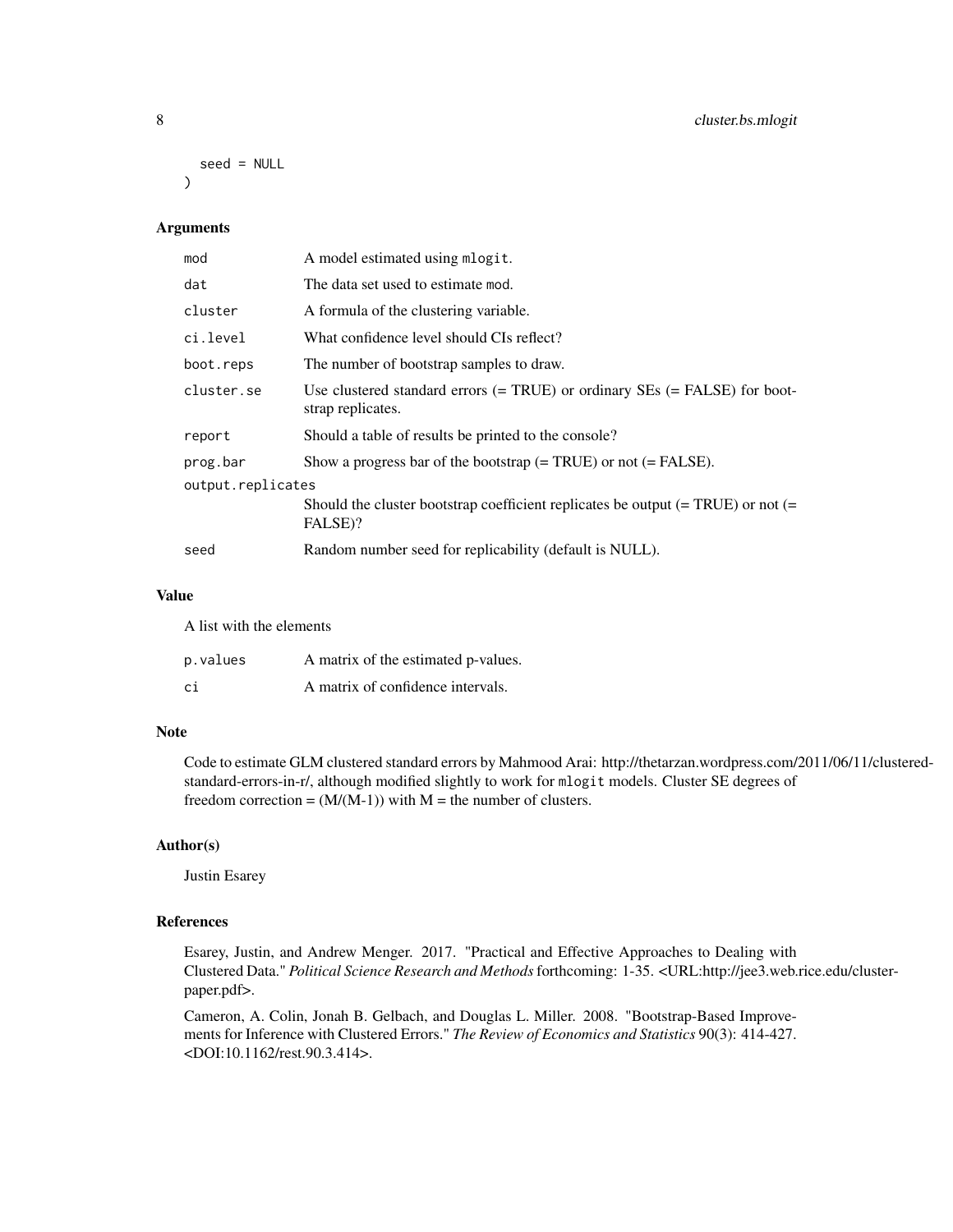#### <span id="page-8-0"></span>cluster.bs.plm 9

#### Examples

## Not run:

```
#######################################
# example one: train ticket selection
#######################################
require(mlogit)
data("Train", package="mlogit")
Train$choiceid <- 1:nrow(Train)
Tr \le dfidx(Train, shape = "wide", varying = 4:11, sep = "_",
          choice = "choice", idx = list(c("choiceid", "id")),
          idnames = c(NA, "alt")Tr$price <- Tr$price/100 * 2.20371
Tr$time <- Tr$time/60
ml. Train \leq mlogit(choice \sim price + time + change + comfort | -1, Tr)
# compute pairs cluster bootstrapped p-values
# note: few reps to speed up example
cluster.bs.tr <- cluster.bs.mlogit(ml.Train, Tr, ~ id, boot.reps=100)
##################################################################
# example two: predict type of heating system installed in house
##################################################################
require(mlogit)
data("Heating", package = "mlogit")
H <- Heating
H$region <- as.numeric(H$region)
H.ml <- dfidx(H, shape="wide", choice="depvar", varying=c(3:12),
         idx = list(c("idcase", "region")))
m <- mlogit(depvar~ic+oc, H.ml)
# compute pairs cluster bootstrapped p-values
cluster.bs.h <- cluster.bs.mlogit(m, H.ml, ~ region, boot.reps=1000)
## End(Not run)
```
cluster.bs.plm *Pairs Cluster Bootstrapped p-Values For PLM*

#### Description

This software estimates p-values using pairs cluster bootstrapped t-statistics for fixed effects panel linear models (Cameron, Gelbach, and Miller 2008). The data set is repeatedly re-sampled by cluster, a model is estimated, and inference is based on the sampling distribution of the pivotal (t) statistic.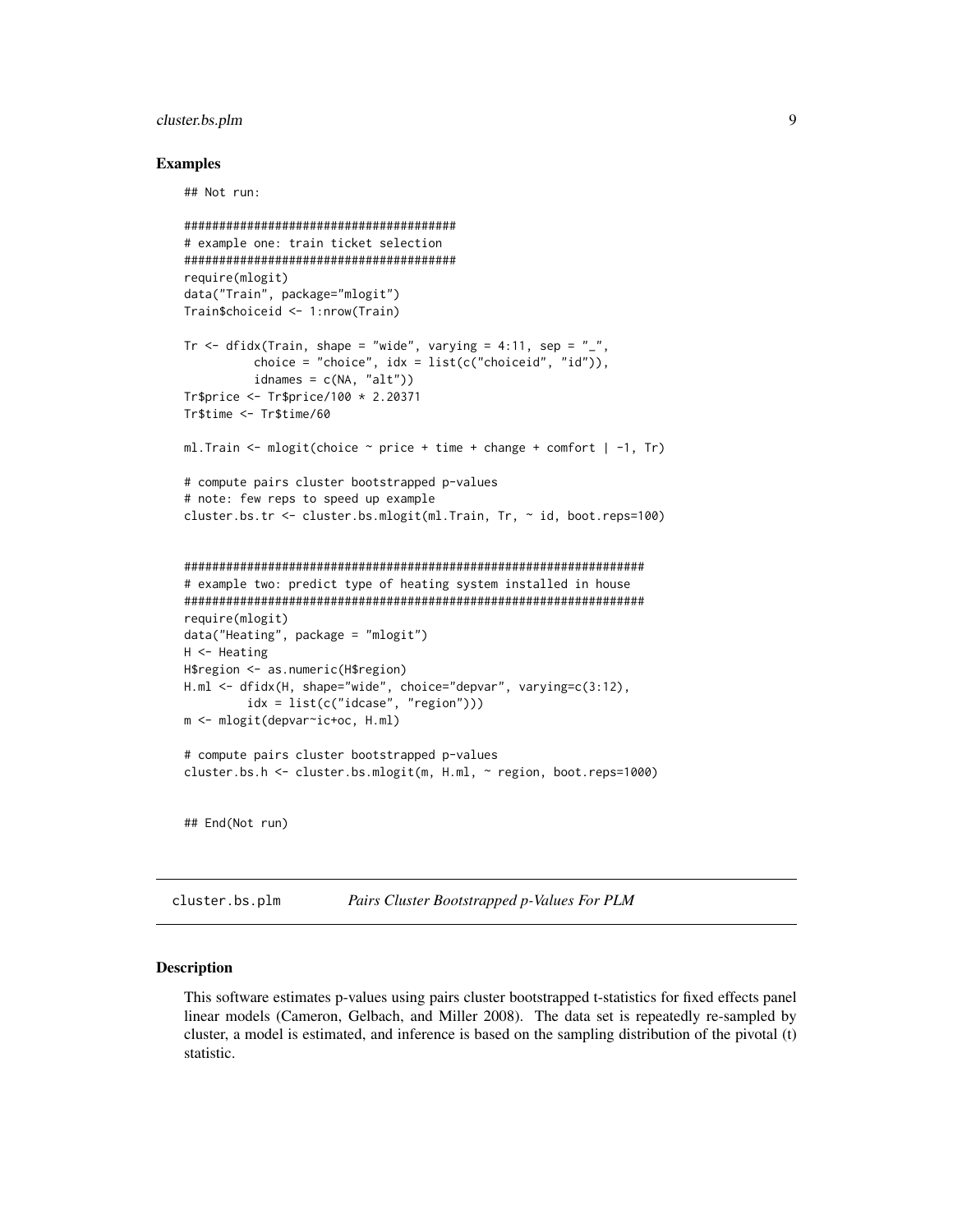#### Usage

```
cluster.bs.plm(
 mod,
  dat,
  cluster = "group",
  ci. level = 0.95,boot.reps = 1000,
  cluster.se = TRUE,
  report = TRUE,prog.bar = TRUE,
 output.replicates = FALSE,
  seed = NULL
\mathcal{L}
```
#### Arguments

| mod               | A "within" model estimated using plm.                                                               |  |  |  |  |  |
|-------------------|-----------------------------------------------------------------------------------------------------|--|--|--|--|--|
| dat               | The data set used to estimate mod.                                                                  |  |  |  |  |  |
| cluster           | Clustering dimension ("group", the default, or "time").                                             |  |  |  |  |  |
| ci.level          | What confidence level should CIs reflect?                                                           |  |  |  |  |  |
| boot.reps         | The number of bootstrap samples to draw.                                                            |  |  |  |  |  |
| cluster.se        | Use clustered standard errors $(= TRUE)$ or ordinary SEs $(= FALSE)$ for boot-<br>strap replicates. |  |  |  |  |  |
| report            | Should a table of results be printed to the console?                                                |  |  |  |  |  |
| prog.bar          | Show a progress bar of the bootstrap $(= TRUE)$ or not $(= FALSE)$ .                                |  |  |  |  |  |
| output.replicates |                                                                                                     |  |  |  |  |  |
|                   | Should the cluster bootstrap coefficient replicates be output $(= TRUE)$ or not $(=$<br>FALSE)?     |  |  |  |  |  |
| seed              | Random number seed for replicability (default is NULL).                                             |  |  |  |  |  |

#### Value

A list with the elements

| p.values | A matrix of the estimated p-values. |
|----------|-------------------------------------|
| сi       | A matrix of confidence intervals.   |

#### Author(s)

Justin Esarey

#### References

Esarey, Justin, and Andrew Menger. 2017. "Practical and Effective Approaches to Dealing with Clustered Data." *Political Science Research and Methods*forthcoming: 1-35. <URL:http://jee3.web.rice.edu/clusterpaper.pdf>.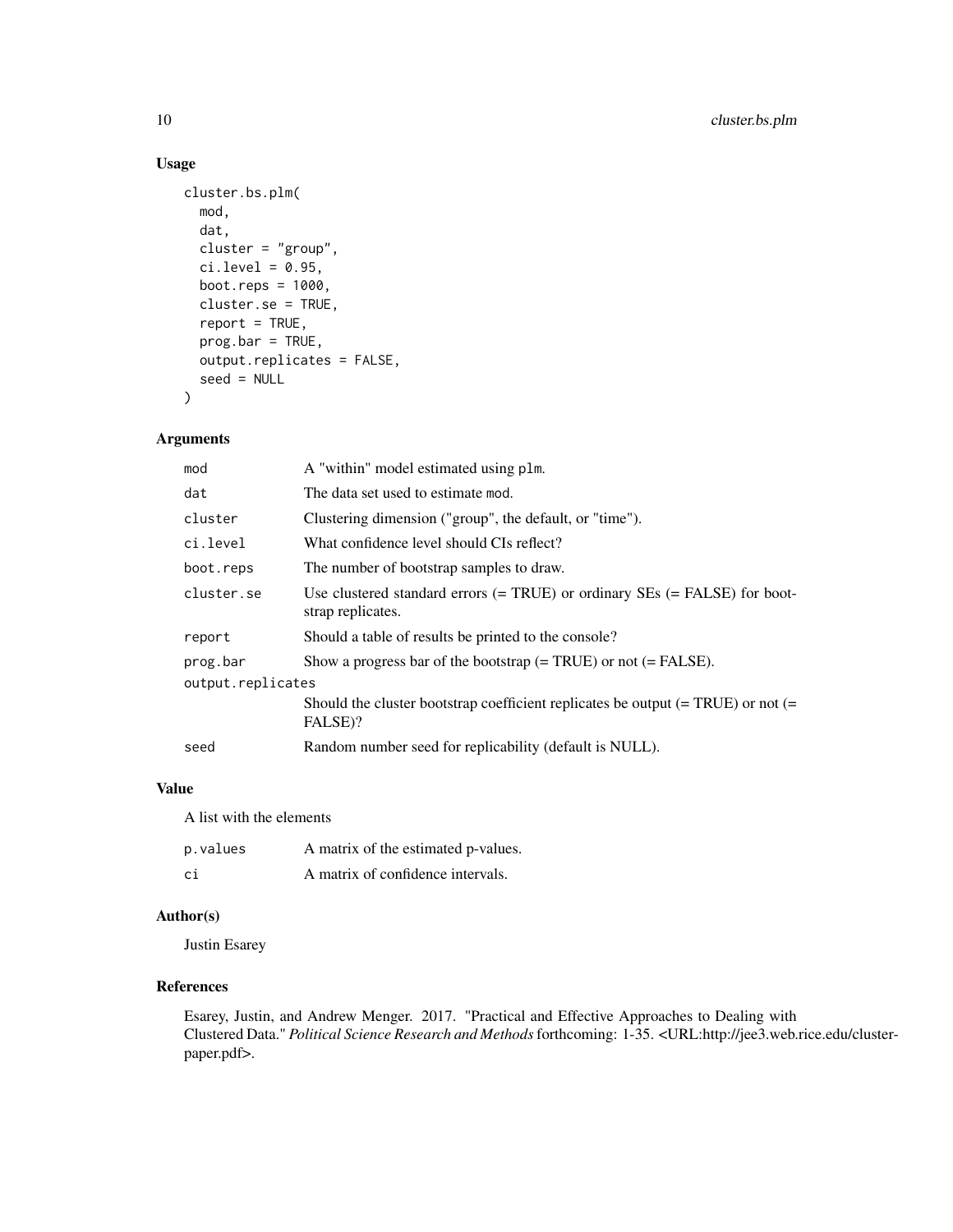#### <span id="page-10-0"></span>cluster.im.glm 11

Cameron, A. Colin, Jonah B. Gelbach, and Douglas L. Miller. 2008. "Bootstrap-Based Improvements for Inference with Clustered Errors." *The Review of Economics and Statistics* 90(3): 414-427. <DOI:10.1162/rest.90.3.414>.

#### Examples

## Not run:

```
# predict employment levels, cluster on group
require(plm)
data(EmplUK)
emp.1 \le plm(emp \sim wage + log(capital+1), data = EmplUK,
             model = "within", index=c("firm", "year"))
cluster.bs.plm(mod=emp.1, dat=EmplUK, cluster="group", ci.level = 0.95,
          boot.reps = 1000, cluster.se = TRUE, report = TRUE,
          progbar = TRUE)
# cluster on time
cluster.bs.plm(mod=emp.1, dat=EmplUK, cluster="time", ci.level = 0.95,
            boot.reps = 1000, cluster.se = TRUE, report = TRUE,
            prog.bar = TRUE)
## End(Not run)
```
cluster.im.glm *Cluster-Adjusted Confidence Intervals And p-Values For GLM*

#### Description

Computes p-values and confidence intervals for GLM models based on cluster-specific model estimation (Ibragimov and Muller 2010). A separate model is estimated in each cluster, and then pvalues and confidence intervals are computed based on a t/normal distribution of the cluster-specific estimates.

#### Usage

```
cluster.im.glm(
  mod,
  dat,
  cluster,
  ci. level = 0.95,
  report = TRUE,drop = FALSE,
  truncate = FALSE,
  return.vcv = FALSE
)
```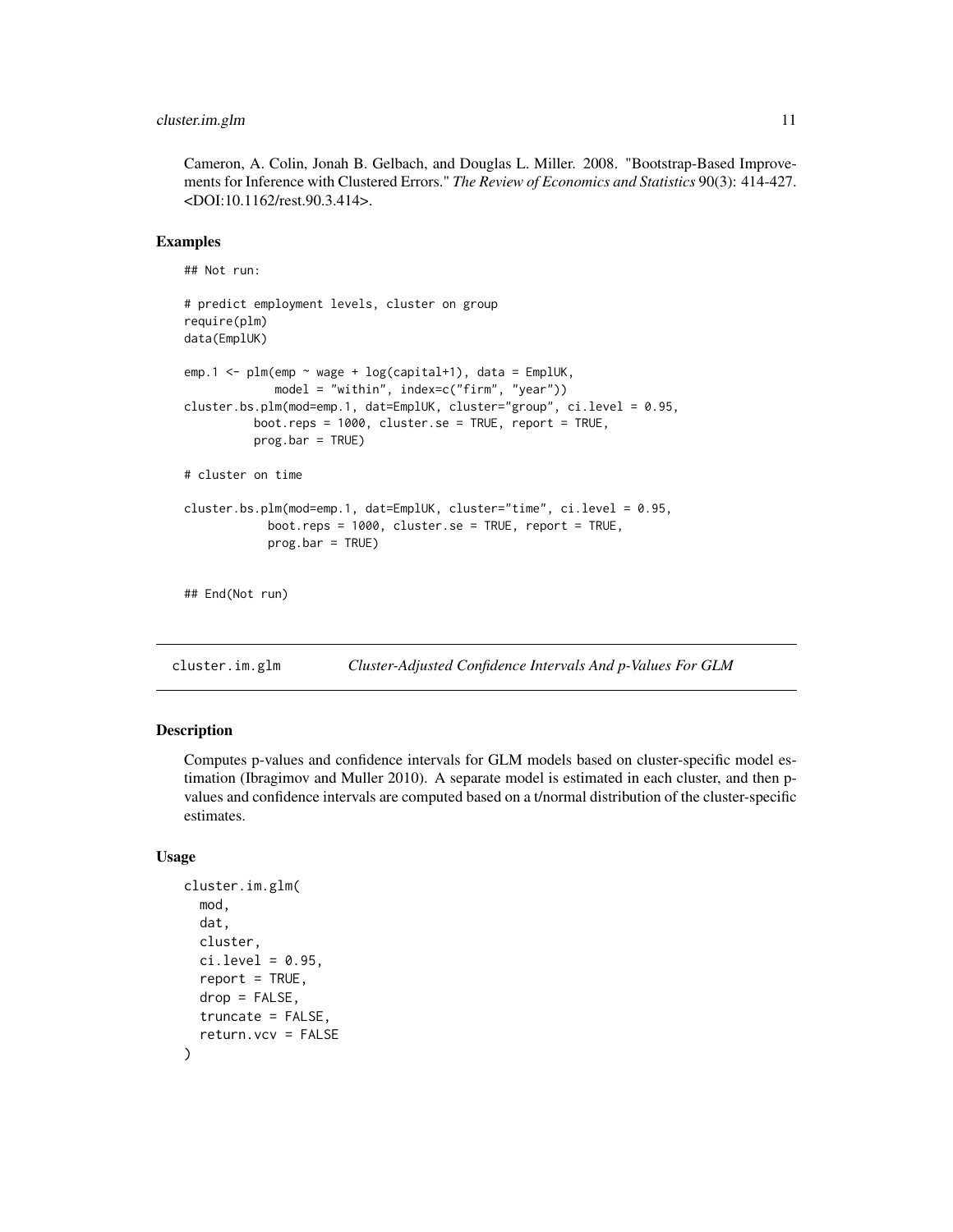#### **Arguments**

| mod        | A model estimated using glm.                                                                |
|------------|---------------------------------------------------------------------------------------------|
| dat        | The data set used to estimate mod.                                                          |
| cluster    | A formula of the clustering variable.                                                       |
| ci.level   | What confidence level should CIs reflect?                                                   |
| report     | Should a table of results be printed to the console?                                        |
| drop       | Should clusters within which a model cannot be estimated be dropped?                        |
| truncate   | Should outlying cluster-specific beta estimates be excluded?                                |
| return.vcv | Should a VCV matrix and the means of cluster-specific coefficient estimates be<br>returned? |

#### Value

A list with the elements

| p.values | A matrix of the estimated p-values.                                             |
|----------|---------------------------------------------------------------------------------|
| сi       | A matrix of confidence intervals.                                               |
| vcv.hat  | Optional: A cluster-level variance-covariance matrix for coefficient estimates. |
| beta.bar | Optional: A vector of means for cluster-specific coefficient estimates.         |

#### Note

Confidence intervals are centered on the cluster averaged estimate, which can diverge from original model estimates under several circumstances (e.g., if clusters have different numbers of observations). Consequently, confidence intervals may not be centered on original model estimates. If drop = TRUE, any cluster for which all coefficients cannot be estimated will be automatically dropped from the analysis. If truncate = TRUE, any cluster for which any coefficient is more than 6 times the interquartile range from the cross-cluster mean will also be dropped as an outlier.

#### Author(s)

Justin Esarey

#### References

Esarey, Justin, and Andrew Menger. 2017. "Practical and Effective Approaches to Dealing with Clustered Data." *Political Science Research and Methods*forthcoming: 1-35. <URL:http://jee3.web.rice.edu/clusterpaper.pdf>.

Ibragimov, Rustam, and Ulrich K. Muller. 2010. "t-Statistic Based Correlation and Heterogeneity Robust Inference." *Journal of Business & Economic Statistics* 28(4): 453-468. <DOI:10.1198/jbes.2009.08046>.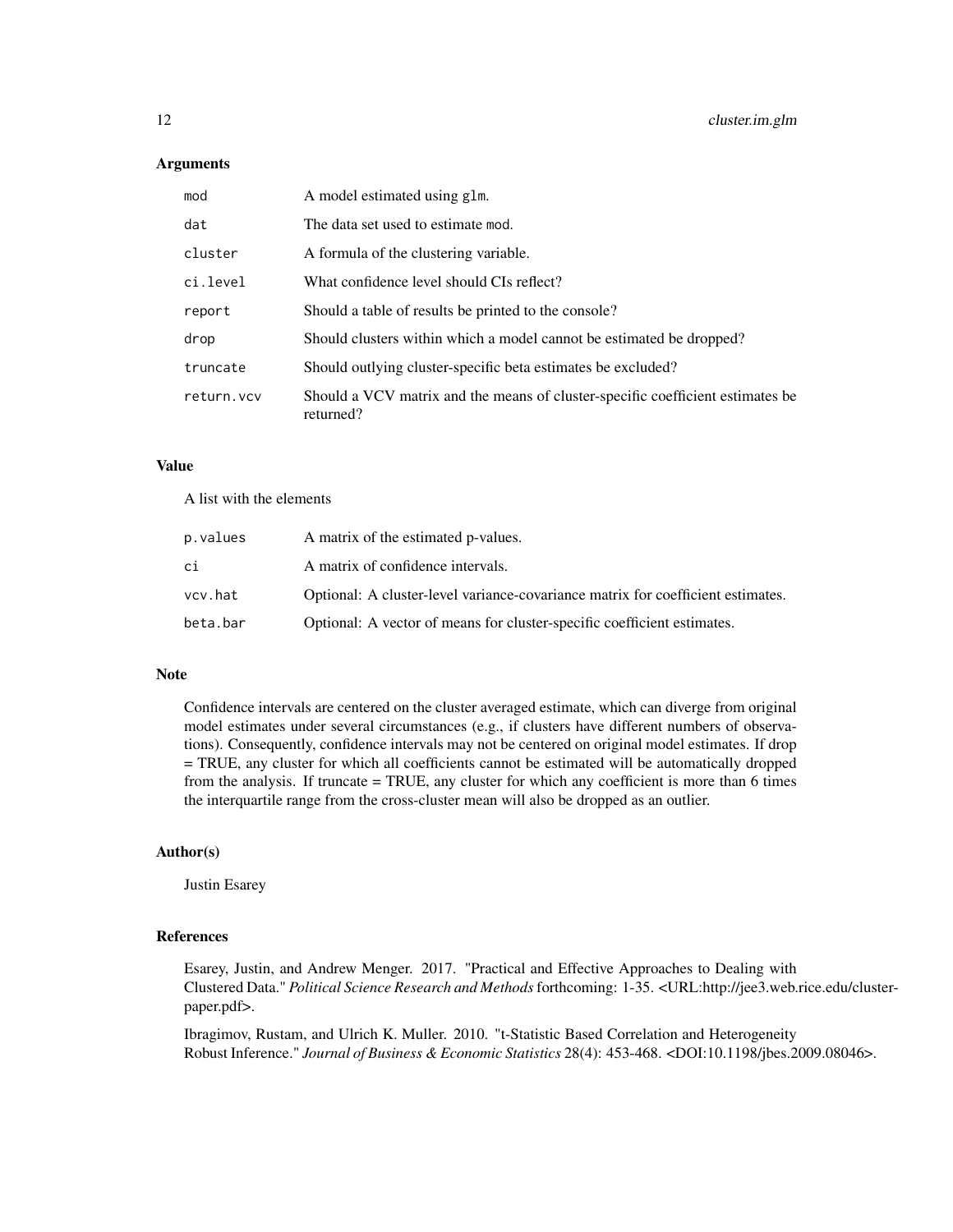#### cluster.im.glm 13

#### Examples

## Not run:

```
#####################################################################
# example one: predict whether respondent has a university degree
#####################################################################
require(effects)
data(WVS)
logit.model <- glm(degree ~ religion + gender + age, data=WVS, family=binomial(link="logit"))
summary(logit.model)
# compute cluster-adjusted p-values
clust.im.p \le cluster.im.glm(logit.model, WVS, \sim country, report = T)
############################################################################
# example two: linear model of whether respondent has a university degree
# with interaction between gender and age + country FEs
############################################################################
WVS$degree.n <- as.numeric(WVS$degree)
WVS$gender.n <- as.numeric(WVS$gender)
WVS$genderXage <- WVS$gender.n * WVS$age
lin.model <- glm(degree.n ~ gender.n + age + genderXage + religion + as.factor(country), data=WVS)
# compute marginal effect of male gender on probability of obtaining a university degree
# using conventional standard errors
age.vec \leq seq(from=18, to=90, by=1)
me.age <- coefficients(lin.model)[2] + coefficients(lin.model)[4]*age.vec
plot(me.age ~ age.vec, type="l", ylim=c(-0.1, 0.1), xlab="age",
     ylab="ME of male gender on Pr(university degree)")
se.age <- sqrt( vcov(lin_model)[2,2] + vcov(lin_model)[4,4]*(age.vec)^2 +2*vcov(lin.model)[2,4]*age.vec)
ci.h \leq me.age + qt(0.975, lower.tail=T, df=lin.model$df.residual) \star se.age
ci.l \le me.age - qt(0.975, lower.tail=T, df=lin.model$df.residual) * se.age
lines(ci.h ~ age.vec, lty=2)
lines(ci.1 ~ ~ age. vec, 1ty=2)# cluster on country, compute CIs for marginal effect of gender on degree attainment
# drop the FEs (absorbed into cluster-level coefficients)
lin.model.n <- glm(degree.n ~ gender.n + age + genderXage + religion, data=WVS)
clust.im.result <- cluster.im.glm(lin.model.n, WVS, ~ country, report = T, return.vcv = T)
# compute ME using average of cluster-level estimates (CIs center on this)
me.age.im <- clust.im.result$beta.bar[2] + clust.im.result$beta.bar[4]*age.vec
se.age.im <- sqrt( clust.im.result$vcv[2,2] + clust.im.result$vcv[4,4]*(age.vec)^2 +
                   2*clust.im.result$vcv[2,4]*age.vec)
# center the CIs on the ME using average of cluster-level estimates
# important: divide by sqrt(G) to convert SE of cluster-level estimates
# into SE of the mean, where G = number of clusters
G <- length(unique(WVS$country))
ci.h.im \leq me.age.im + qt(0.975, lower.tail=T, df=(G-1)) \star se.age.im/sqrt(G)
```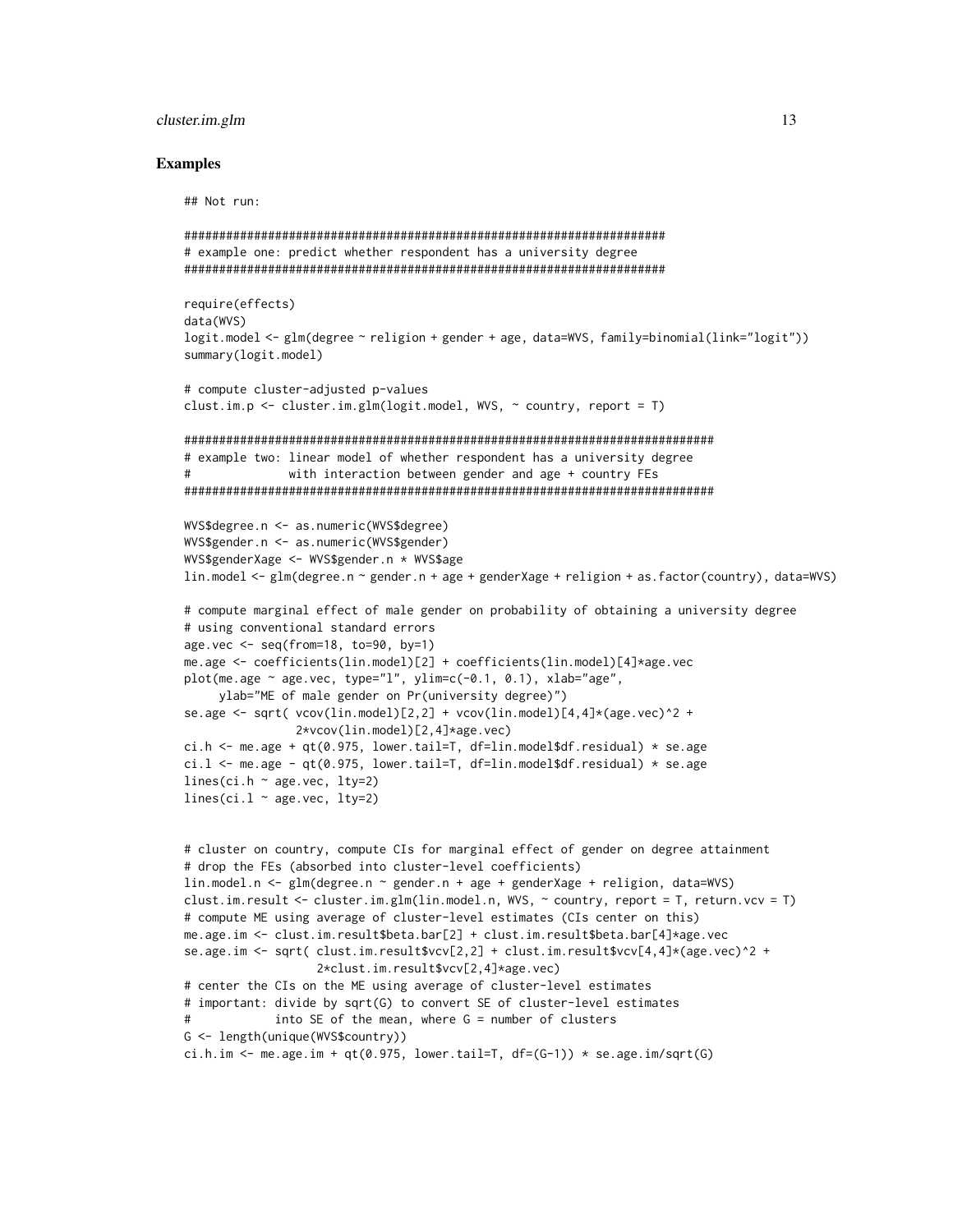```
ci.l.im <- me.age.im - qt(0.975, lower.tail=T, df=(G-1)) * se.age.im/sqrt(G)
plot(me.age.im ~ age.vec, type="l", ylim=c(-0.2, 0.2), xlab="age",
     ylab="ME of male gender on Pr(university degree)")
lines(ci.h.im ~ age.vec, lty=2)
lines(ci.l.im ~ age.vec, lty=2)
# for comparison, here's the ME estimate and CIs from the baseline model
lines(me.age ~ age.vec, lty=1, col="gray")
lines(ci.h ~ age.vec, lty=3, col="gray")
lines(ci.l \sim age.vec, lty=3, col="gray")
```
## End(Not run)

cluster.im.ivreg *Cluster-Adjusted Confidence Intervals And p-Values For GLM*

#### Description

Computes p-values and confidence intervals for GLM models based on cluster-specific model estimation (Ibragimov and Muller 2010). A separate model is estimated in each cluster, and then pvalues and confidence intervals are computed based on a t/normal distribution of the cluster-specific estimates.

#### Usage

```
cluster.im.ivreg(
  mod,
  dat,
  cluster,
  ci. level = 0.95,report = TRUE,drop = FALSE,return.vcv = FALSE
)
```
#### Arguments

| mod        | A model estimated using ivreg.                                                              |
|------------|---------------------------------------------------------------------------------------------|
| dat        | The data set used to estimate mod.                                                          |
| cluster    | A formula of the clustering variable.                                                       |
| ci.level   | What confidence level should CIs reflect?                                                   |
| report     | Should a table of results be printed to the console?                                        |
| drop       | Should clusters within which a model cannot be estimated be dropped?                        |
| return.vcv | Should a VCV matrix and the means of cluster-specific coefficient estimates be<br>returned? |

<span id="page-13-0"></span>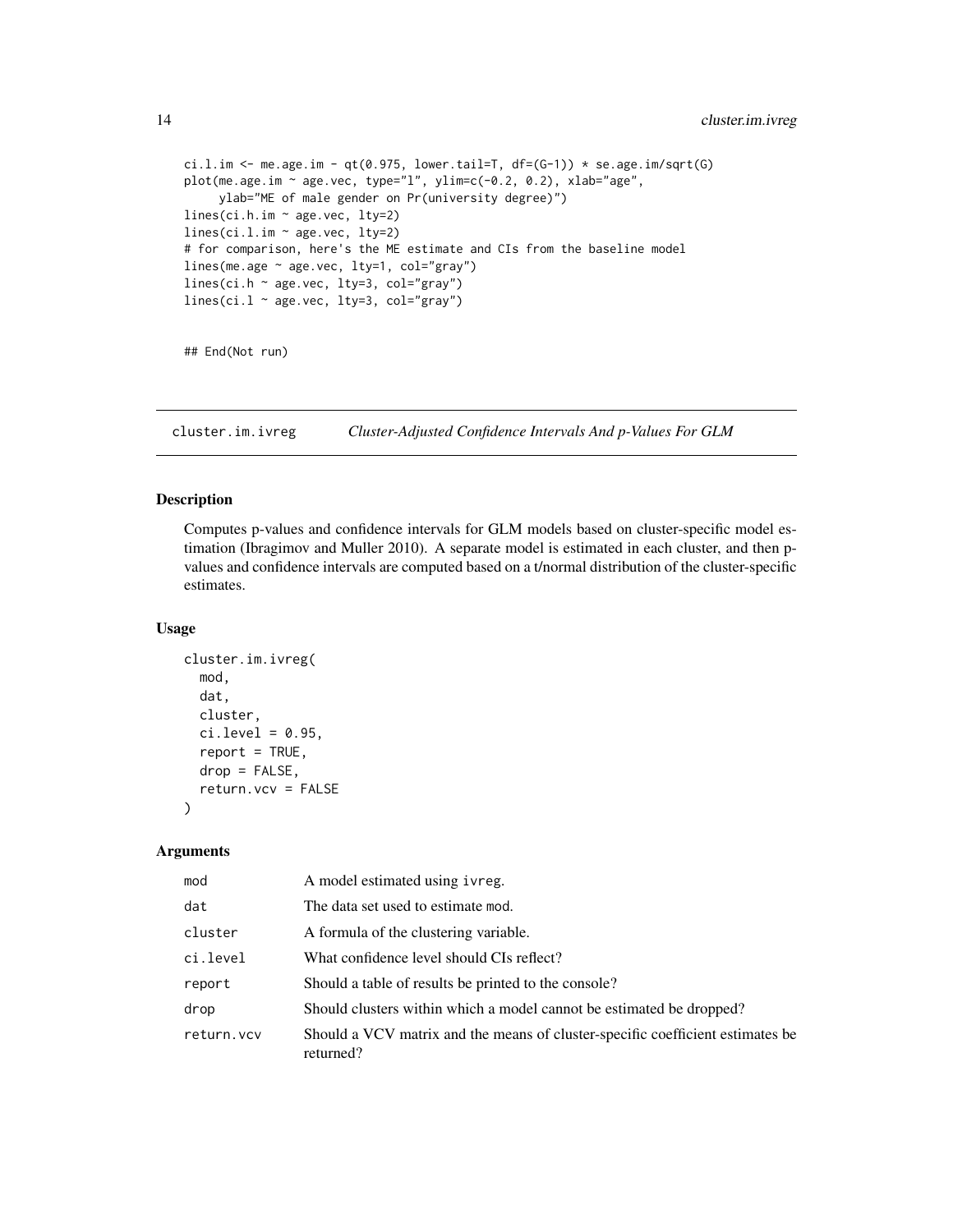#### cluster.im.ivreg 15

#### Value

A list with the elements

| p.values | A matrix of the estimated p-values. |
|----------|-------------------------------------|
| ci       | A matrix of confidence intervals.   |

#### Note

Confidence intervals are centered on the cluster averaged estimate, which can diverge from original model estimates under several circumstances (e.g., if clusters have different numbers of observations). Consequently, confidence intervals may not be centered on original model estimates. If drop = TRUE, any cluster for which all coefficients cannot be estimated will be automatically dropped from the analysis.

#### Author(s)

Justin Esarey

#### References

Esarey, Justin, and Andrew Menger. 2017. "Practical and Effective Approaches to Dealing with Clustered Data." *Political Science Research and Methods*forthcoming: 1-35. <URL:http://jee3.web.rice.edu/clusterpaper.pdf>.

Ibragimov, Rustam, and Ulrich K. Muller. 2010. "t-Statistic Based Correlation and Heterogeneity Robust Inference." *Journal of Business & Economic Statistics* 28(4): 453-468. <DOI:10.1198/jbes.2009.08046>.

#### Examples

```
## Not run:
```

```
# example: pooled IV analysis of employment
require(plm)
require(AER)
data(EmplUK)
EmplUK$lag.wage <- lag(EmplUK$wage)
emp.iv <- ivreg(emp ~ wage + log(capital+1) | output + lag.wage + log(capital+1), data = EmplUK)
```

```
# compute cluster-adjusted p-values
cluster.im.e <- cluster.im.ivreg(mod=emp.iv, dat=EmplUK, cluster = ~firm)
```
## End(Not run)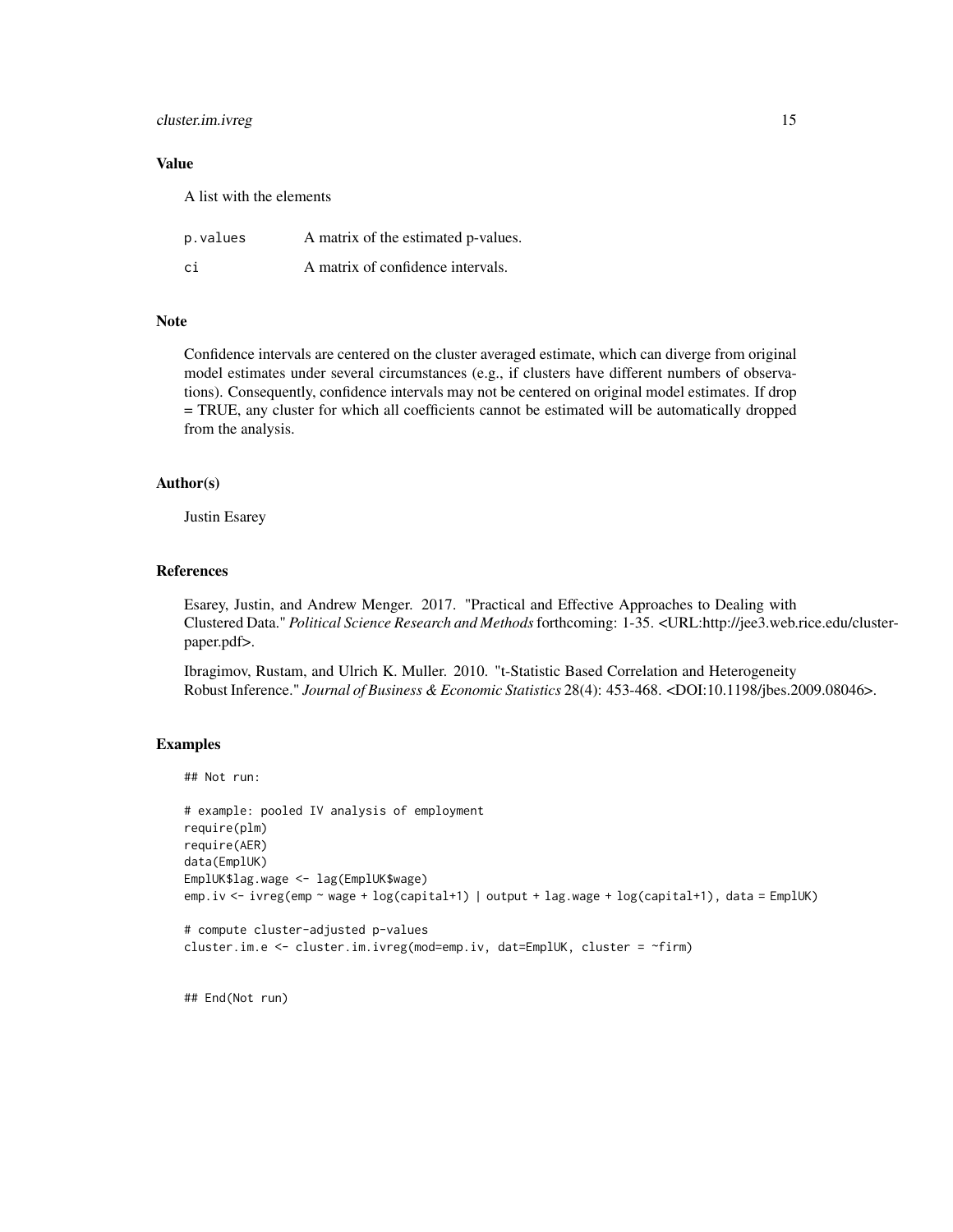<span id="page-15-0"></span>

#### Description

Computes p-values and confidence intervals for multinomial logit models based on cluster-specific model estimation (Ibragimov and Muller 2010). A separate model is estimated in each cluster, and then p-values and confidence intervals are computed based on a t/normal distribution of the cluster-specific estimates.

#### Usage

```
cluster.im.mlogit(
  mod,
  dat,
  cluster,
  ci. level = 0.95,report = TRUE,truncate = FALSE,
  return.vcv = FALSE
\mathcal{L}
```
#### Arguments

| mod        | A model estimated using mlogit.                                                             |
|------------|---------------------------------------------------------------------------------------------|
| dat        | The data set used to estimate mod.                                                          |
| cluster    | A formula of the clustering variable.                                                       |
| ci.level   | What confidence level should CIs reflect?                                                   |
| report     | Should a table of results be printed to the console?                                        |
| truncate   | Should outlying cluster-specific beta estimates be excluded?                                |
| return.vcv | Should a VCV matrix and the means of cluster-specific coefficient estimates be<br>returned? |

#### Value

A list with the elements

| p.values | A matrix of the estimated p-values. |
|----------|-------------------------------------|
| ci       | A matrix of confidence intervals.   |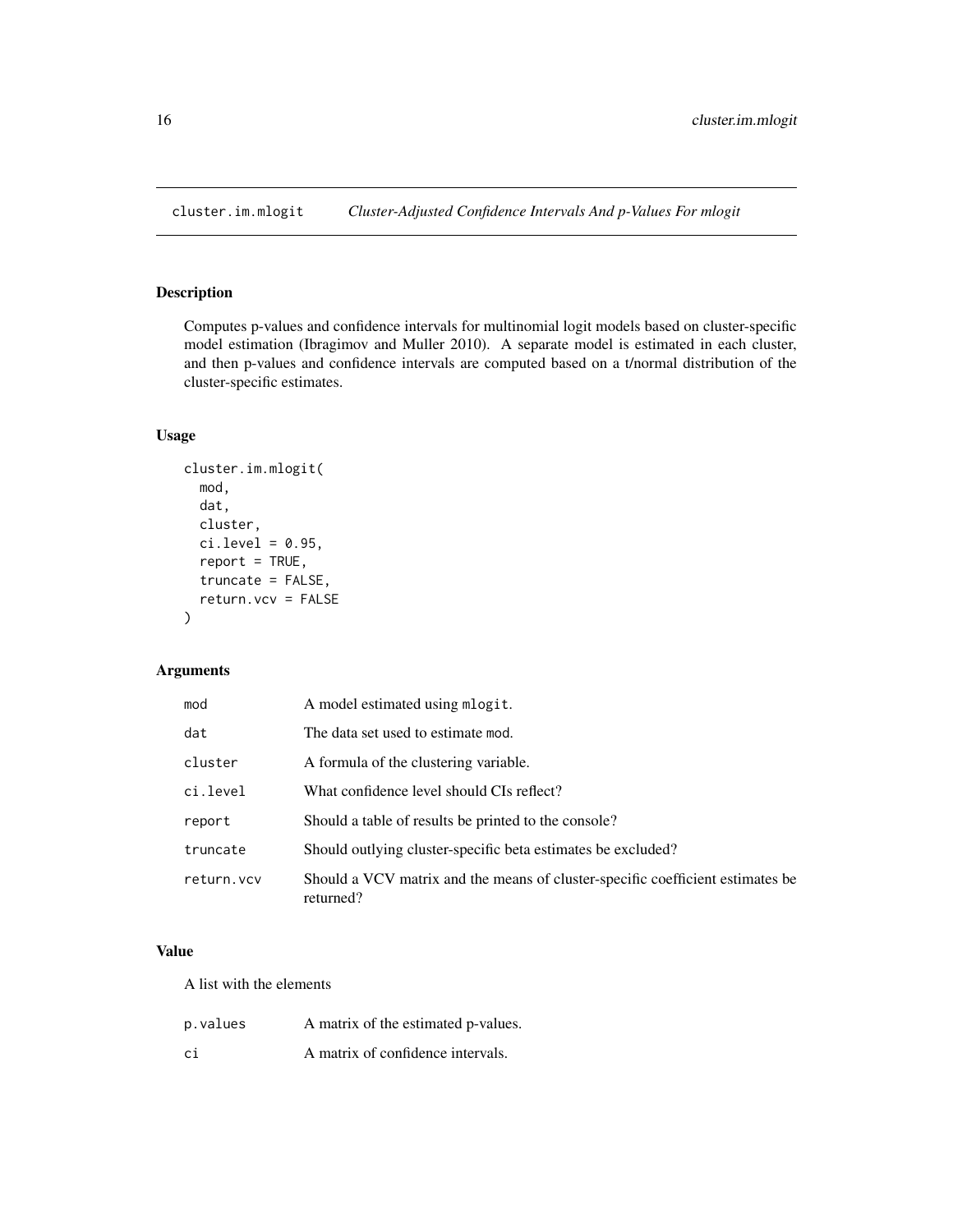#### <span id="page-16-0"></span>**Note**

Confidence intervals are centered on the cluster averaged estimate, which can diverge from original model estimates under several circumstances (e.g., if clusters have different numbers of observations). Consequently, confidence intervals may not be centered on original model estimates. Any cluster for which all coefficients cannot be estimated will be automatically dropped from the analysis. If truncate = TRUE, any cluster for which any coefficient is more than 6 times the interquartile range from the cross-cluster mean will also be dropped as an outlier.

#### Author(s)

Justin Esarey

#### References

Esarey, Justin, and Andrew Menger. 2017. "Practical and Effective Approaches to Dealing with Clustered Data." *Political Science Research and Methods*forthcoming: 1-35. <URL:http://jee3.web.rice.edu/clusterpaper.pdf>.

Ibragimov, Rustam, and Ulrich K. Muller. 2010. "t-Statistic Based Correlation and Heterogeneity Robust Inference." *Journal of Business & Economic Statistics* 28(4): 453-468. <DOI:10.1198/jbes.2009.08046>.

#### Examples

## Not run:

```
# example: predict type of heating system installed in house
require(mlogit)
data("Heating", package = "mlogit")
H <- Heating
H$region <- as.numeric(H$region)
H.ml <- dfidx(H, shape="wide", choice="depvar", varying=c(3:12),
         idx = list(c("idcase", "region")))
m <- mlogit(depvar~ic+oc, H.ml)
# compute cluster-adjusted p-values
cluster.im.h <- cluster.im.mlogit(m, H.ml, ~ region)
```
## End(Not run)

cluster.wild.glm *Wild Cluster Bootstrapped p-Values For Linear Family GLM*

#### Description

This software estimates p-values using wild cluster bootstrapped t-statistics for linear family GLM models (Cameron, Gelbach, and Miller 2008). Residuals are repeatedly re-sampled by cluster to form a pseudo-dependent variable, a model is estimated for each re-sampled data set, and inference is based on the sampling distribution of the pivotal (t) statistic. Users may choose whether to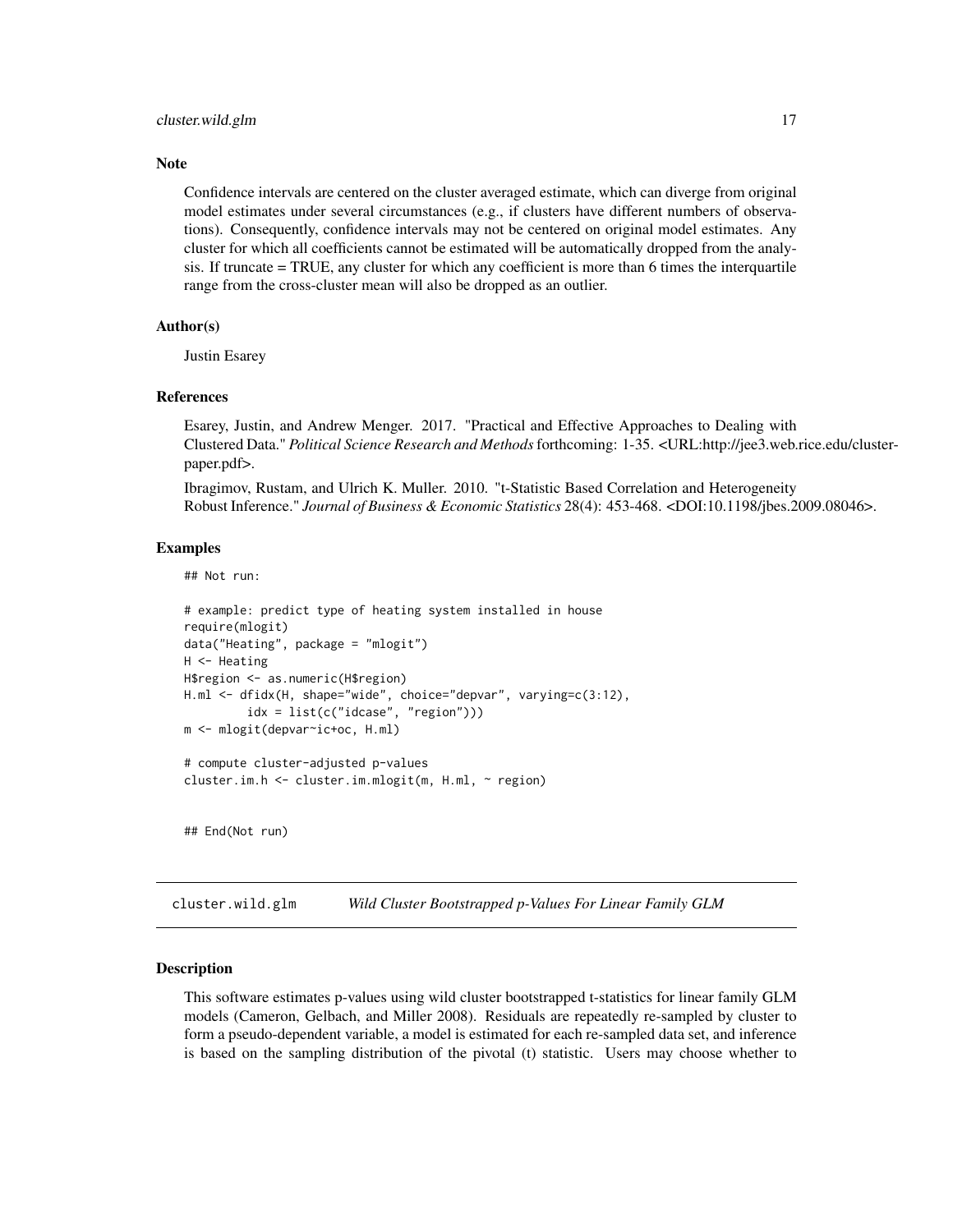impose the null hypothesis for independent variables; the null is never imposed for the intercept or any model that includes factor variables, interactions, or polynomials (although manually specified versions of these can circumvent the restriction). Confidence intervals are only reported when the null hypothesis is *not* imposed.

#### Usage

```
cluster.wild.glm(
  mod,
  dat,
  cluster,
  ci. level = 0.95,imposenull = TRUE,boot.reps = 1000,
  report = TRUE,prog.bar = TRUE,
  output.replicates = FALSE,
  seed = NULL
)
```
#### Arguments

| mod               | A linear (identity link) model estimated using glm.                                                                                      |
|-------------------|------------------------------------------------------------------------------------------------------------------------------------------|
| dat               | The data set used to estimate mod.                                                                                                       |
| cluster           | A formula of the clustering variable.                                                                                                    |
| ci.level          | What confidence level should CIs reflect? (Note: only reported when impose.null<br>$==$ FALSE).                                          |
| impose.null       | Should we impose the null Ho?                                                                                                            |
| boot.reps         | The number of bootstrap samples to draw.                                                                                                 |
| report            | Should a table of results be printed to the console?                                                                                     |
| prog.bar          | Show a progress bar of the bootstrap $(= TRUE)$ or not $(= FALSE)$ .                                                                     |
| output.replicates |                                                                                                                                          |
|                   | Should the cluster bootstrap coefficient replicates be output $(= TRUE)$ or not $(=$<br>FALSE)? Only available when impose.null = FALSE. |
| seed              | Random number seed for replicability (default is NULL).                                                                                  |
|                   |                                                                                                                                          |

#### Value

A list with the elements

| p.values | A matrix of the estimated p-values.                     |
|----------|---------------------------------------------------------|
| сi       | A matrix of confidence intervals (if null not imposed). |

#### Note

Code to estimate GLM clustered standard errors by Mahmood Arai: http://thetarzan.wordpress.com/2011/06/11/clusteredstandard-errors-in-r/. Cluster SE degrees of freedom correction =  $(M/(M-1))$  with M = the number of clusters.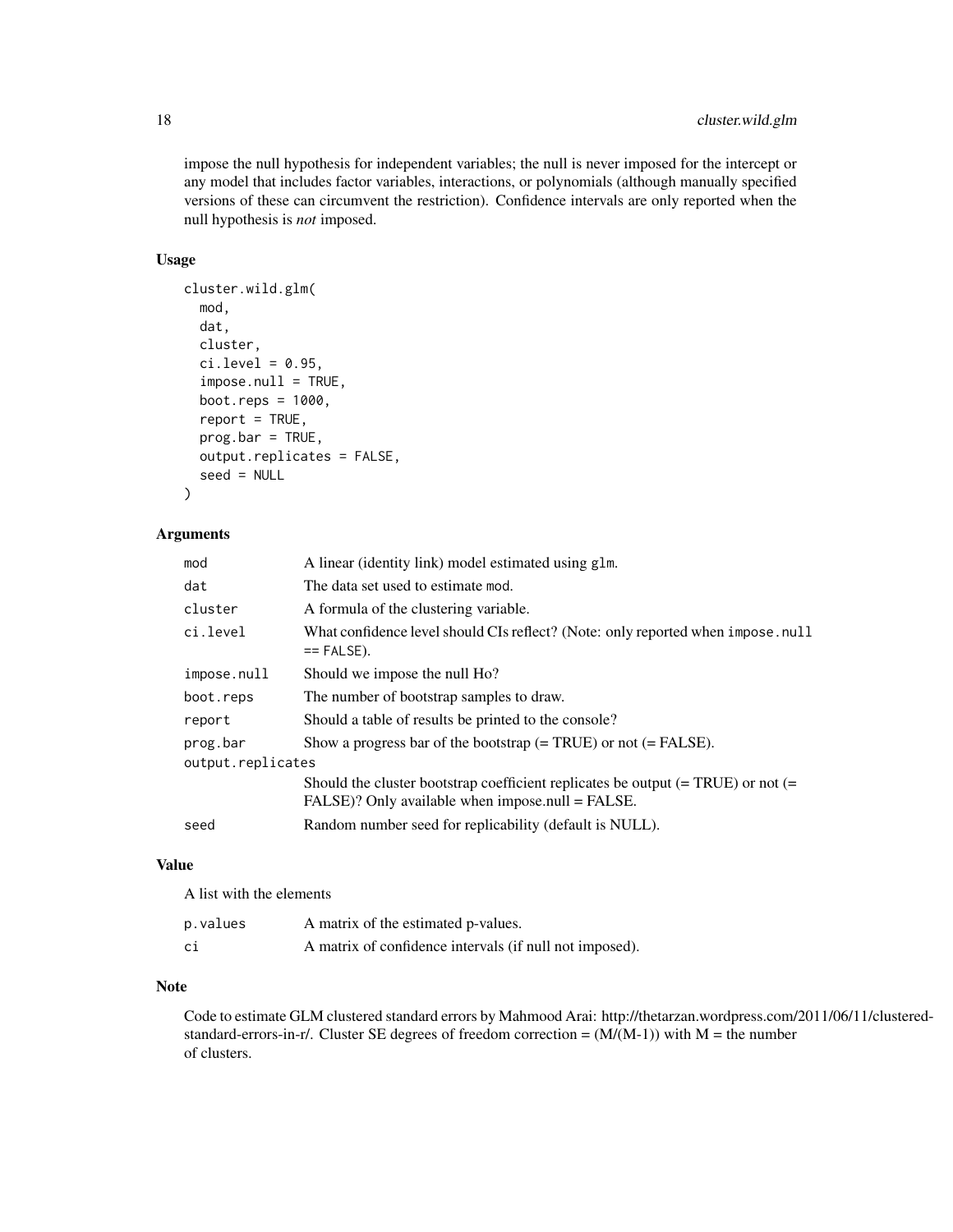#### Author(s)

Justin Esarey

#### References

Esarey, Justin, and Andrew Menger. 2017. "Practical and Effective Approaches to Dealing with Clustered Data." *Political Science Research and Methods*forthcoming: 1-35. <URL:http://jee3.web.rice.edu/clusterpaper.pdf>.

Cameron, A. Colin, Jonah B. Gelbach, and Douglas L. Miller. 2008. "Bootstrap-Based Improvements for Inference with Clustered Errors." *The Review of Economics and Statistics* 90(3): 414-427. <DOI:10.1162/rest.90.3.414>.

#### Examples

## Not run:

```
#########################################
# example one: predict chicken weight
#########################################
# predict chick weight using diet, do not impose the null hypothesis
# because of factor variable "Diet"
data(ChickWeight)
weight.mod <- glm(formula = weight~Diet,data=ChickWeight)
cluster.wd.w.1 <-cluster.wild.glm(weight.mod, dat = ChickWeight,cluster = ~Chick, boot.reps = 1000)
# impose null
dum <- model.matrix(~ ChickWeight$Diet)
ChickWeight$Diet2 <- as.numeric(dum[,2])
ChickWeight$Diet3 <- as.numeric(dum[,3])
ChickWeight$Diet4 <- as.numeric(dum[,4])
weight.mod2 <- glm(formula = weight~Diet2+Diet3+Diet4,data=ChickWeight)
cluster.wd.w.2 <-cluster.wild.glm(weight.mod2, dat = ChickWeight,cluster = ~Chick, boot.reps = 1000)
############################################################################
# example two: linear model of whether respondent has a university degree
# with interaction between gender and age + country FEs
############################################################################
require(effects)
data(WVS)
WVS$degree.n <- as.numeric(WVS$degree)
WVS$gender.n <- as.numeric(WVS$gender)
WVS$genderXage <- WVS$gender.n * WVS$age
lin.model <- glm(degree.n ~ gender.n + age + genderXage + religion, data=WVS)
# compute marginal effect of male gender on probability of obtaining a university degree
# using conventional standard errors
age.vec <- seq(from=18, to=90, by=1)
```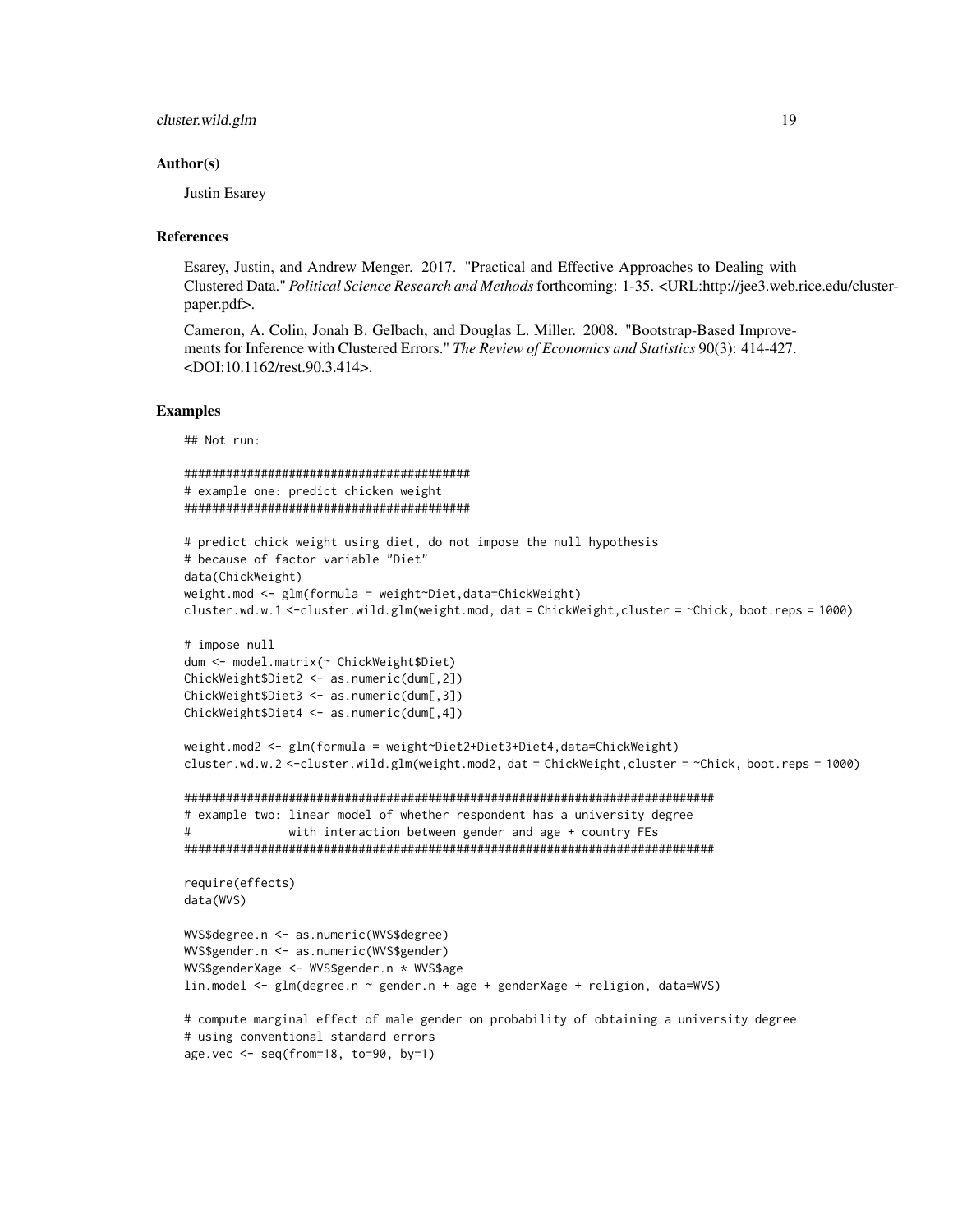```
me.age <- coefficients(lin.model)[2] + coefficients(lin.model)[4]*age.vec
plot(me.age ~ age.vec, type="l", ylim=c(-0.1, 0.1), xlab="age",
     ylab="ME of male gender on Pr(university degree)")
se.age <- sqrt( vcov(\text{lin.model})[2,2] + vcov(\text{lin.model})[4,4] \times (age,vec)^2 +2*vcov(lin.model)[2,4]*age.vec)
ci.h <- me.age + qt(0.975, lower.tail=T, df=lin.model$df.residual) * se.age
ci.l \le me.age - qt(0.975, lower.tail=T, df=lin.model$df.residual) * se.age
lines(ci.h \sim age.vec, lty=2)
lines(ci.l \sim age.vec, lty=2)
# cluster on country, compute CIs for marginal effect of gender on degree attainment
clust.wild.result <- cluster.wild.glm(lin.model, WVS, ~ country,
                                       impose.null = F, report = T,
                                       output.replicates=T)
replicates <- clust.wild.result$replicates
me.boot <- matrix(data=NA, nrow=dim(replicates)[1], ncol=length(age.vec))
for(i in 1:dim(replicates)[1]){
 me.boot[i,] <- replicates[i,"gender.n"] + replicates[i,"genderXage"]*age.vec
}
ci.wild <- apply(FUN=quantile, X=me.boot, MARGIN=2, probs=c(0.025, 0.975))
# a little lowess smoothing applied to compensate for discontinuities
# arising from shifting between replicates
lines(lowess(ci.wild[1,] ~ age.vec), lty=3)
lines(lowess(ci.wild[2,] ~ age.vec), lty=3)
# finishing touches to plot
legend(lty=c(1,2,3), "topleft",
       legend=c("Model Marginal Effect", "Conventional 95% CI",
                "Wild BS 95% CI"))
## End(Not run)
```
cluster.wild.ivreg *Wild Cluster Bootstrapped p-Values For For Regression With Instrumental Variables*

#### **Description**

This software estimates p-values using wild cluster bootstrapped t-statistics for instrumental variables regression models (Cameron, Gelbach, and Miller 2008). Residuals are repeatedly re-sampled by cluster to form a pseudo-dependent variable, a model is estimated for each re-sampled data set, and inference is based on the sampling distribution of the pivotal (t) statistic. Users may choose whether to impose the null hypothesis for independent variables; the null is never imposed for the intercept or any model that includes factor variables, interactions, or polynomials (although manually specified versions of these can circumvent the restriction). Confidence intervals are only reported when the null hypothesis is *not* imposed.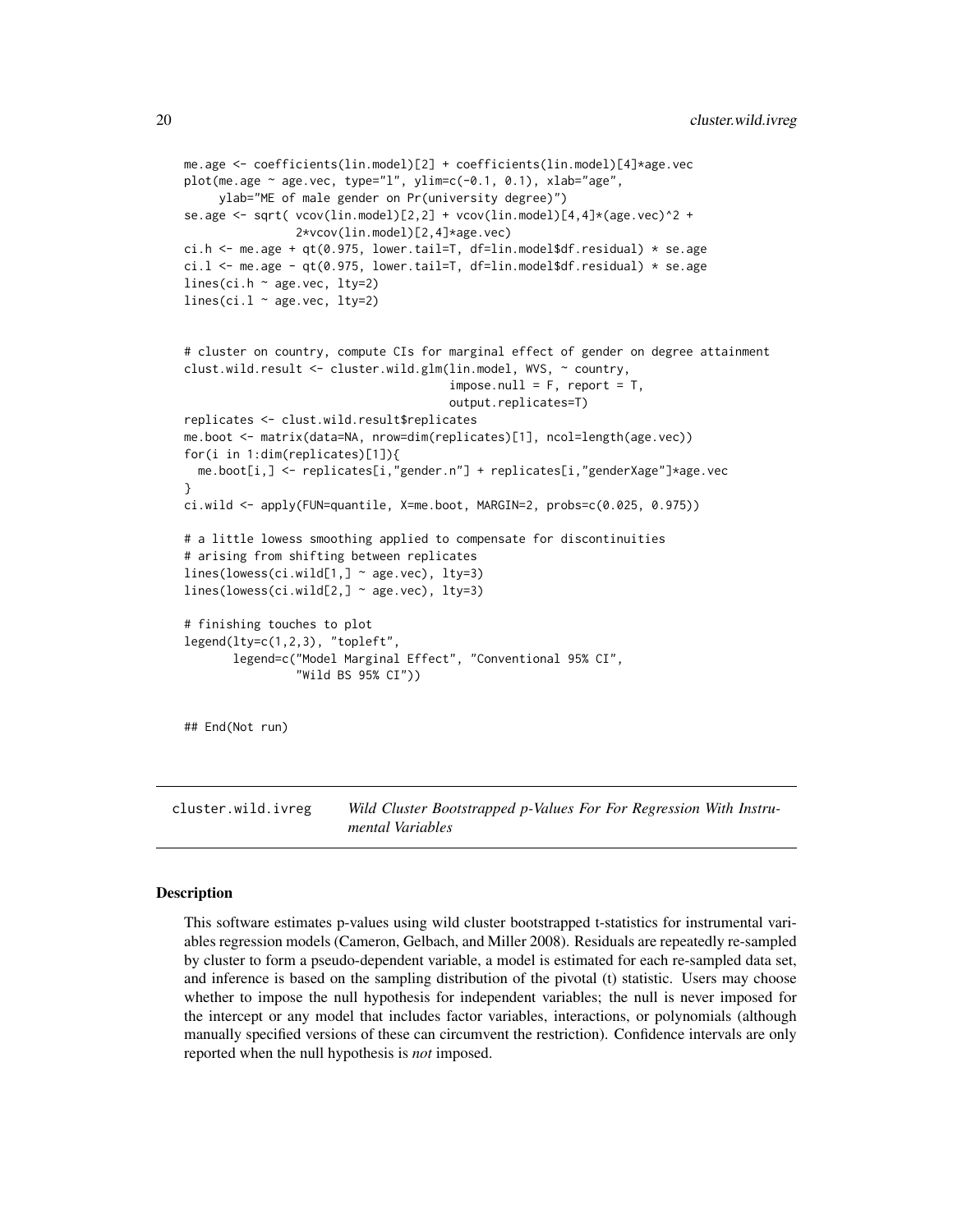#### cluster.wild.ivreg 21

#### Usage

```
cluster.wild.ivreg(
 mod,
  dat,
  cluster,
  ci. level = 0.95,impose.null = TRUE,
  boot.reps = 1000,
  report = TRUE,prog.bar = TRUE,
 output.replicates = FALSE,
  seed = NULL
)
```
#### Arguments

| mod               | A linear (identity link) model estimated using ivreg.                                                                                          |
|-------------------|------------------------------------------------------------------------------------------------------------------------------------------------|
| dat               | The data set used to estimate mod.                                                                                                             |
| cluster           | A formula of the clustering variable.                                                                                                          |
| ci.level          | What confidence level should CIs reflect? (Note: only reported when impose.null<br>$==$ FALSE).                                                |
| impose.null       | Should we impose the null Ho?                                                                                                                  |
| boot.reps         | The number of bootstrap samples to draw.                                                                                                       |
| report            | Should a table of results be printed to the console?                                                                                           |
| prog.bar          | Show a progress bar of the bootstrap $(= TRUE)$ or not $(= FALSE)$ .                                                                           |
| output.replicates |                                                                                                                                                |
|                   | Should the cluster bootstrap coefficient replicates be output $(= TRUE)$ or not $(=$<br>$FALSE$ )? Only available when impose.null = $FALSE$ . |
| seed              | Random number seed for replicability (default is NULL).                                                                                        |

#### Value

A list with the elements

| p.values | A matrix of the estimated p-values.                     |
|----------|---------------------------------------------------------|
| ci       | A matrix of confidence intervals (if null not imposed). |

#### Note

Code to estimate clustered standard errors by Mahmood Arai: http://thetarzan.wordpress.com/2011/06/11/clusteredstandard-errors-in-r/. Cluster SE degrees of freedom correction =  $(M/(M-1))$  with M = the number of clusters.

#### Author(s)

Justin Esarey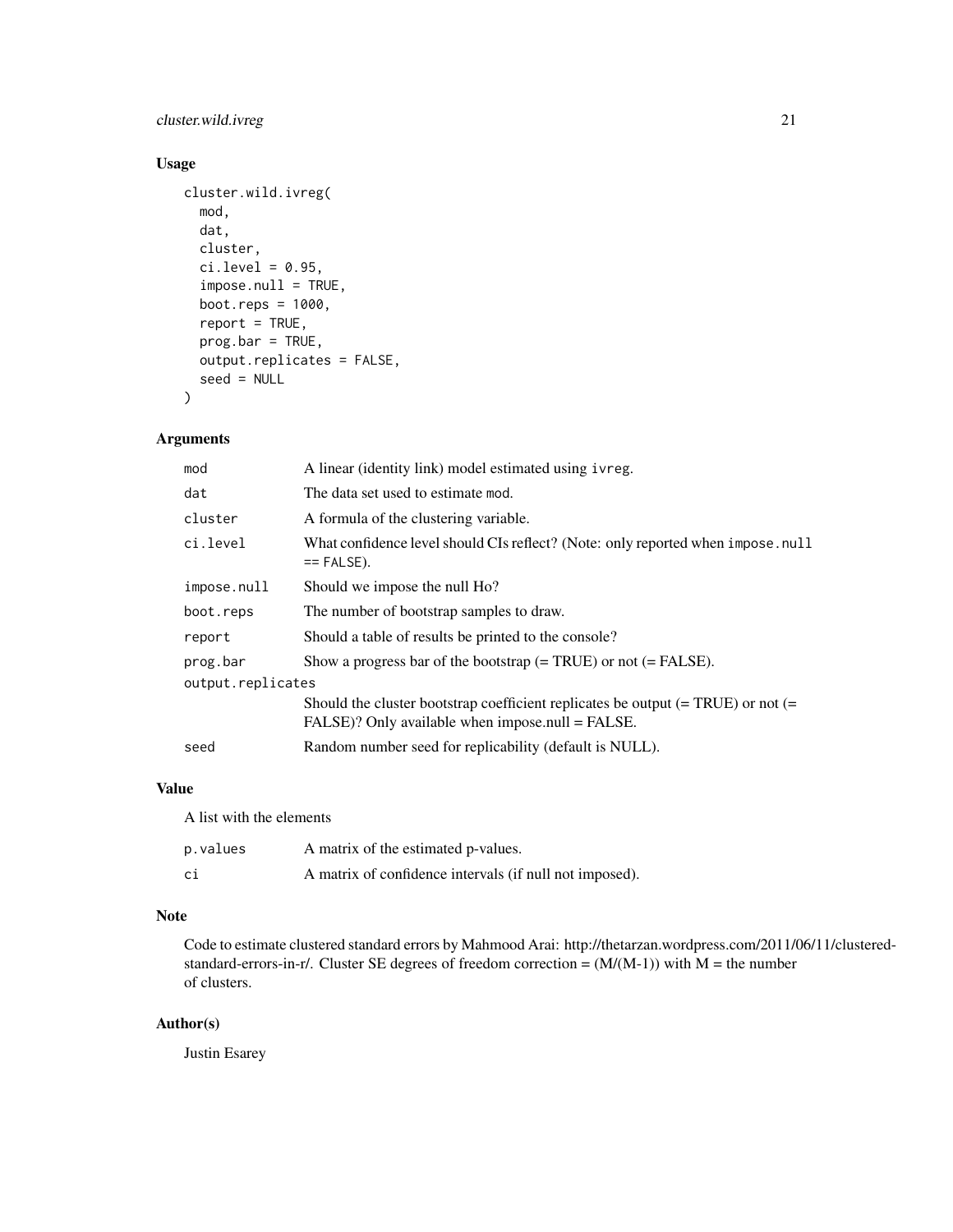#### <span id="page-21-0"></span>References

Esarey, Justin, and Andrew Menger. 2017. "Practical and Effective Approaches to Dealing with Clustered Data." *Political Science Research and Methods*forthcoming: 1-35. <URL:http://jee3.web.rice.edu/clusterpaper.pdf>.

Cameron, A. Colin, Jonah B. Gelbach, and Douglas L. Miller. 2008. "Bootstrap-Based Improvements for Inference with Clustered Errors." *The Review of Economics and Statistics* 90(3): 414-427. <DOI:10.1162/rest.90.3.414>.

#### Examples

## Not run:

```
#############################################
# example one: predict cigarette consumption
#############################################
require(AER)
data("CigarettesSW", package = "AER")
CigarettesSW$rprice <- with(CigarettesSW, price/cpi)
CigarettesSW$rincome <- with(CigarettesSW, income/population/cpi)
CigarettesSW$tdiff <- with(CigarettesSW, (taxs - tax)/cpi)
fm \leftarrow \text{ivreg}(\log(\text{packs}) \sim \log(\text{rprice}) + \log(\text{rincome})log(rincome) + tdiff + I(tax/cpi), data = CigarettesSW)
# compute cluster-adjusted p-values
cluster.wd.c <- cluster.wild.ivreg(fm, dat=CigarettesSW, cluster = ~state, report = T)
################################################
# example two: pooled IV analysis of employment
################################################
require(plm)
require(AER)
data(EmplUK)
EmplUK$lag.wage <- lag(EmplUK$wage)
emp.iv <- ivreg(emp ~ wage + log(capital+1) | output + lag.wage + log(capital+1), data = EmplUK)
# compute cluster-adjusted p-values
cluster.wd.e <- cluster.wild.ivreg(mod=emp.iv, dat=EmplUK, cluster = ~firm)
## End(Not run)
```
cluster.wild.plm *Wild Cluster Bootstrapped p-Values For PLM*

#### **Description**

This software estimates p-values using wild cluster bootstrapped t-statistics for fixed effects panel linear models (Cameron, Gelbach, and Miller 2008). Residuals are repeatedly re-sampled by cluster to form a pseudo-dependent variable, a model is estimated for each re-sampled data set, and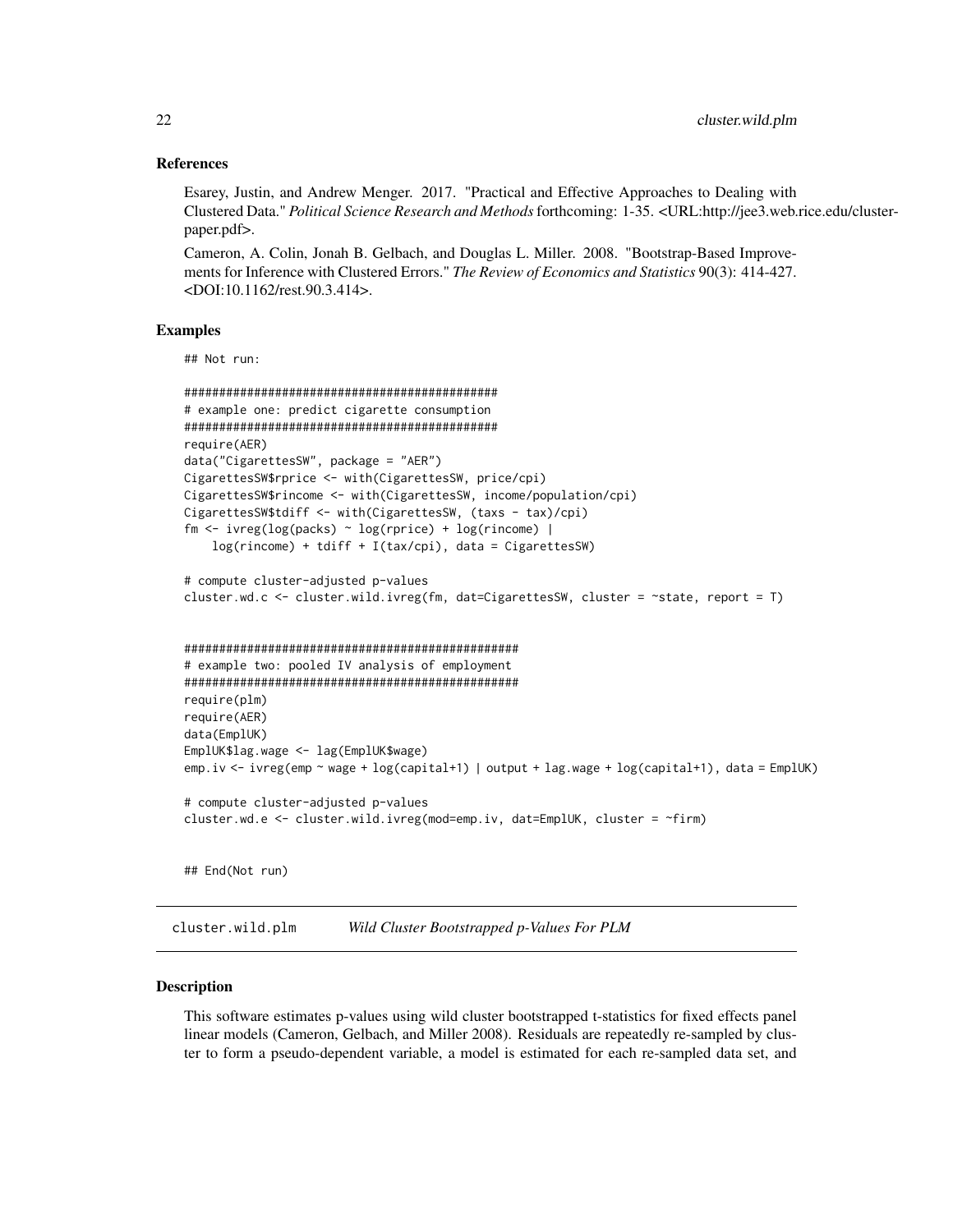#### cluster.wild.plm 23

inference is based on the sampling distribution of the pivotal (t) statistic. The null is never imposed for PLM models.

#### Usage

```
cluster.wild.plm(
 mod,
 dat,
 cluster,
 ci. level = 0.95,boot.reps = 1000,
  report = TRUE,prog.bar = TRUE,
 output.replicates = FALSE,
 seed = NULL
)
```
#### Arguments

| mod               | A "within" model estimated using plm.                                                            |
|-------------------|--------------------------------------------------------------------------------------------------|
| dat               | The data set used to estimate mod.                                                               |
| cluster           | Clustering dimension ("group", the default, or "time").                                          |
| ci.level          | What confidence level should CIs reflect? (Note: only reported when impose. null<br>$==$ FALSE). |
| boot.reps         | The number of bootstrap samples to draw.                                                         |
| report            | Should a table of results be printed to the console?                                             |
| prog.bar          | Show a progress bar of the bootstrap $(= TRUE)$ or not $(= FALSE)$ .                             |
| output.replicates |                                                                                                  |
|                   | Should the cluster bootstrap coefficient replicates be output $(= TRUE)$ or not $(=$<br>FALSE)?  |
| seed              | Random number seed for replicability (default is NULL).                                          |

#### Value

A list with the elements

| p.values | A matrix of the estimated p-values.                     |
|----------|---------------------------------------------------------|
| сi       | A matrix of confidence intervals (if null not imposed). |

#### Author(s)

Justin Esarey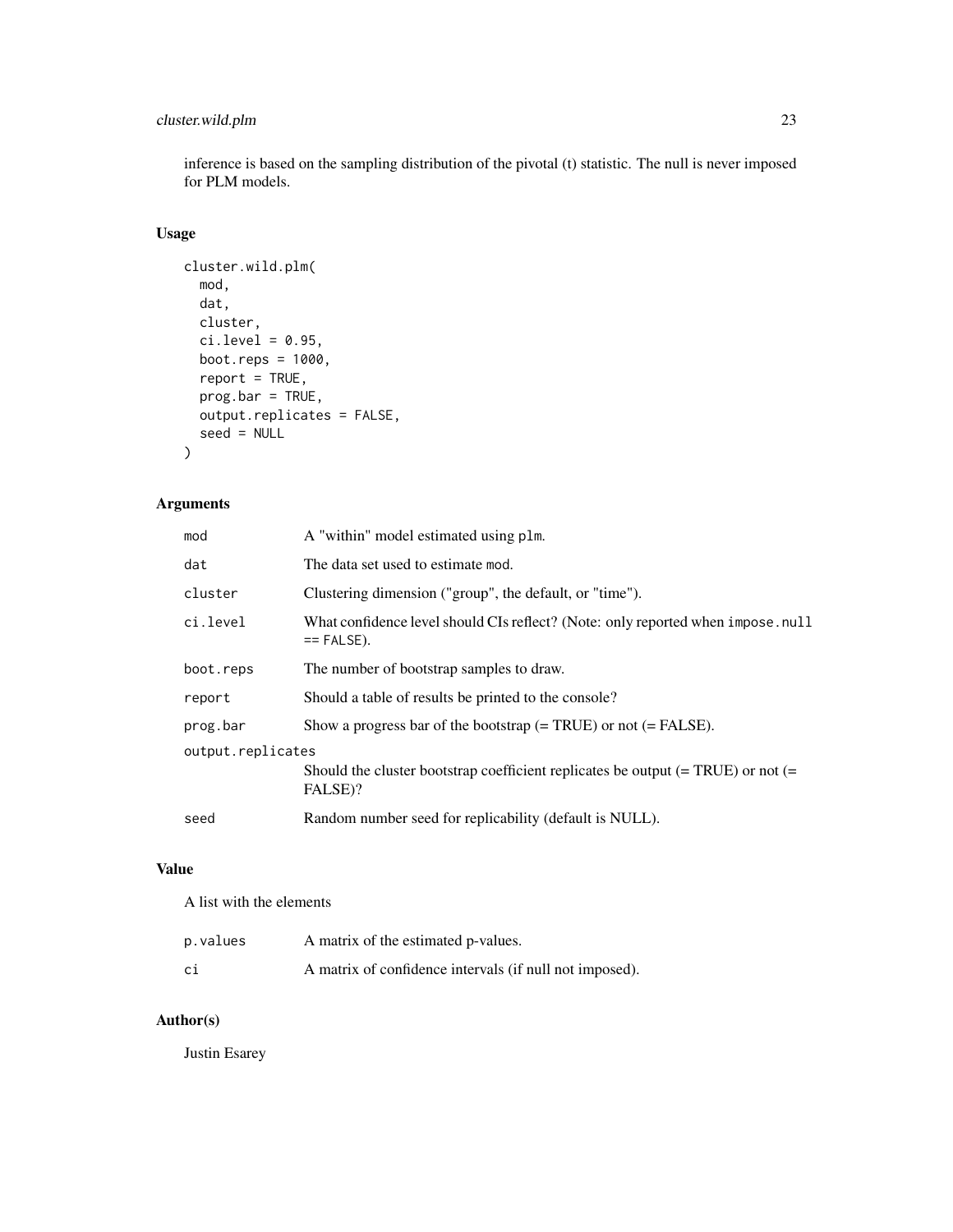#### References

Esarey, Justin, and Andrew Menger. 2017. "Practical and Effective Approaches to Dealing with Clustered Data." *Political Science Research and Methods*forthcoming: 1-35. <URL:http://jee3.web.rice.edu/clusterpaper.pdf>.

Cameron, A. Colin, Jonah B. Gelbach, and Douglas L. Miller. 2008. "Bootstrap-Based Improvements for Inference with Clustered Errors." *The Review of Economics and Statistics* 90(3): 414-427. <DOI:10.1162/rest.90.3.414>.

#### Examples

```
## Not run:
```

```
# predict employment levels, cluster on group
require(plm)
data(EmplUK)
emp.1 <- plm(emp \sim wage + log(capital+1), data = EmplUK, model = "within",
             index=c("firm", "year"))
cluster.wild.plm(mod=emp.1, dat=EmplUK, cluster="group", ci.level = 0.95,
        boot.reps = 1000, report = TRUE, prog.bar = TRUE)
# cluster on time
cluster.wild.plm(mod=emp.1, dat=EmplUK, cluster="time", ci.level = 0.95,
            boot.reps = 1000, report = TRUE, prog.bar = TRUE)
```
## End(Not run)